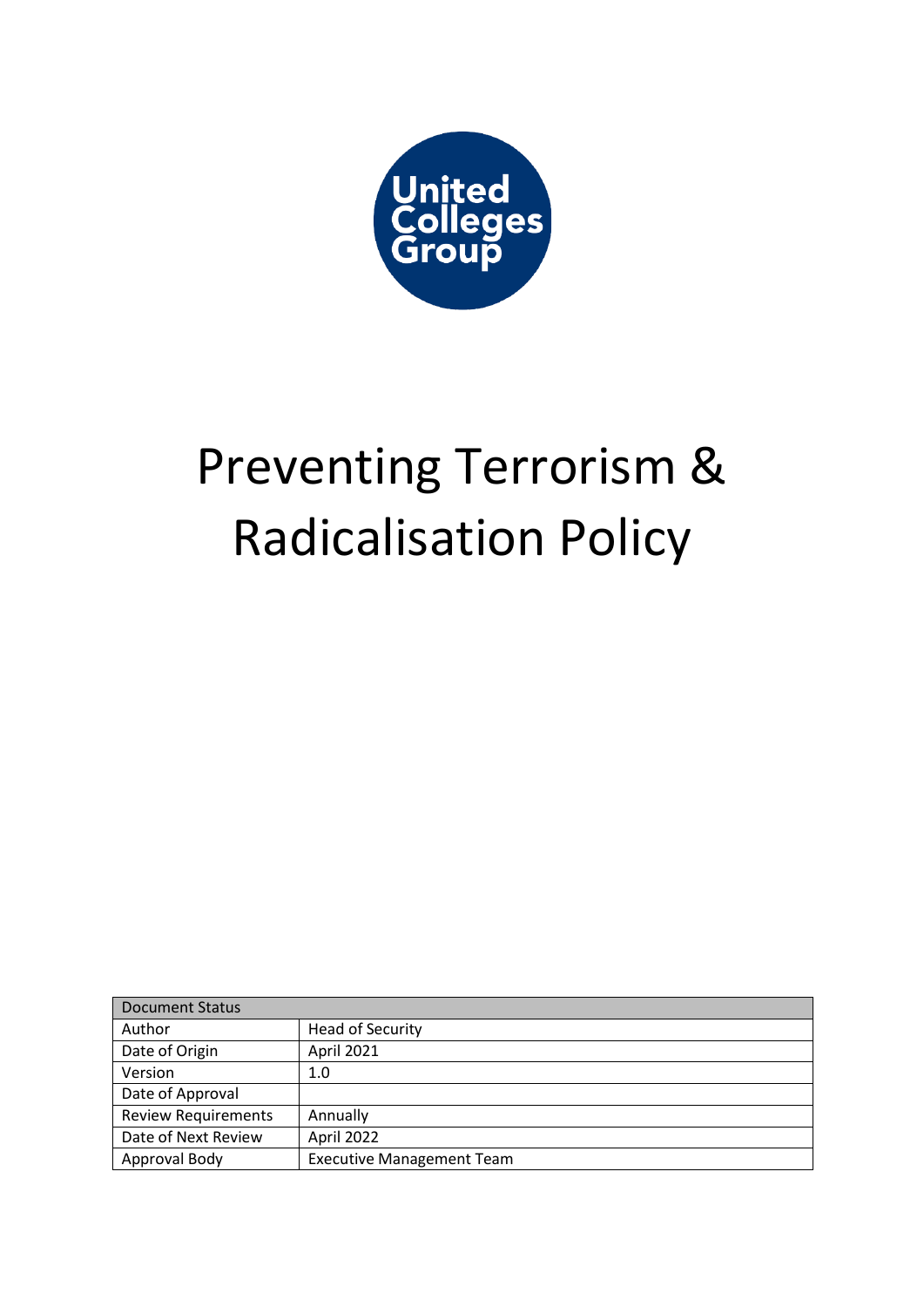### **1 Background and aims**

The aim of the government's Prevent strategy is to reduce the threat to the UK from terrorism by stopping people becoming terrorists or supporting terrorism. This is part of an overall counter-terrorism strategy called CONTEST. In the new Counter-Terrorism and Security Act 2015 this has simply been expressed as "*prevent people from being drawn into terrorism*".

The government's Prevent strategy has three specific strategic objectives:

- 1. Respond to the ideological challenge of terrorism and the threat we face from those who promote it;
- 2. Prevent people from being drawn into terrorism and ensure that they are given appropriate advice and support; and
- 3. Work with sectors and institutions where there are risks of radicalisation that we need to address.

*Prevent* work is intended to deal with all kinds of terrorist threats to the UK. The most significant of these threats is currently from Al-Qaeda associated groups and from other terrorist organisations in Syria and Iraq. But terrorists associated with the extreme right also pose a continued threat to our safety and security.

The Government has defined extremism in the *Prevent* strategy as: "vocal or active opposition to fundamental British values, including democracy, the rule of law, individual liberty and mutual respect and tolerance of different faiths and beliefs. We also include in our definition of extremism calls for the death of members of our armed forces".

## **2 Aims**

The aim of this policy is to ensure, as far as possible, is that the College is fulfilling the duty in sections 26 and 29 of the Counter-Terrorism and Security Act 2015. United Colleges Group will participate fully in work to prevent people from being drawn into terrorism and that should this occur there are procedures to deal with them.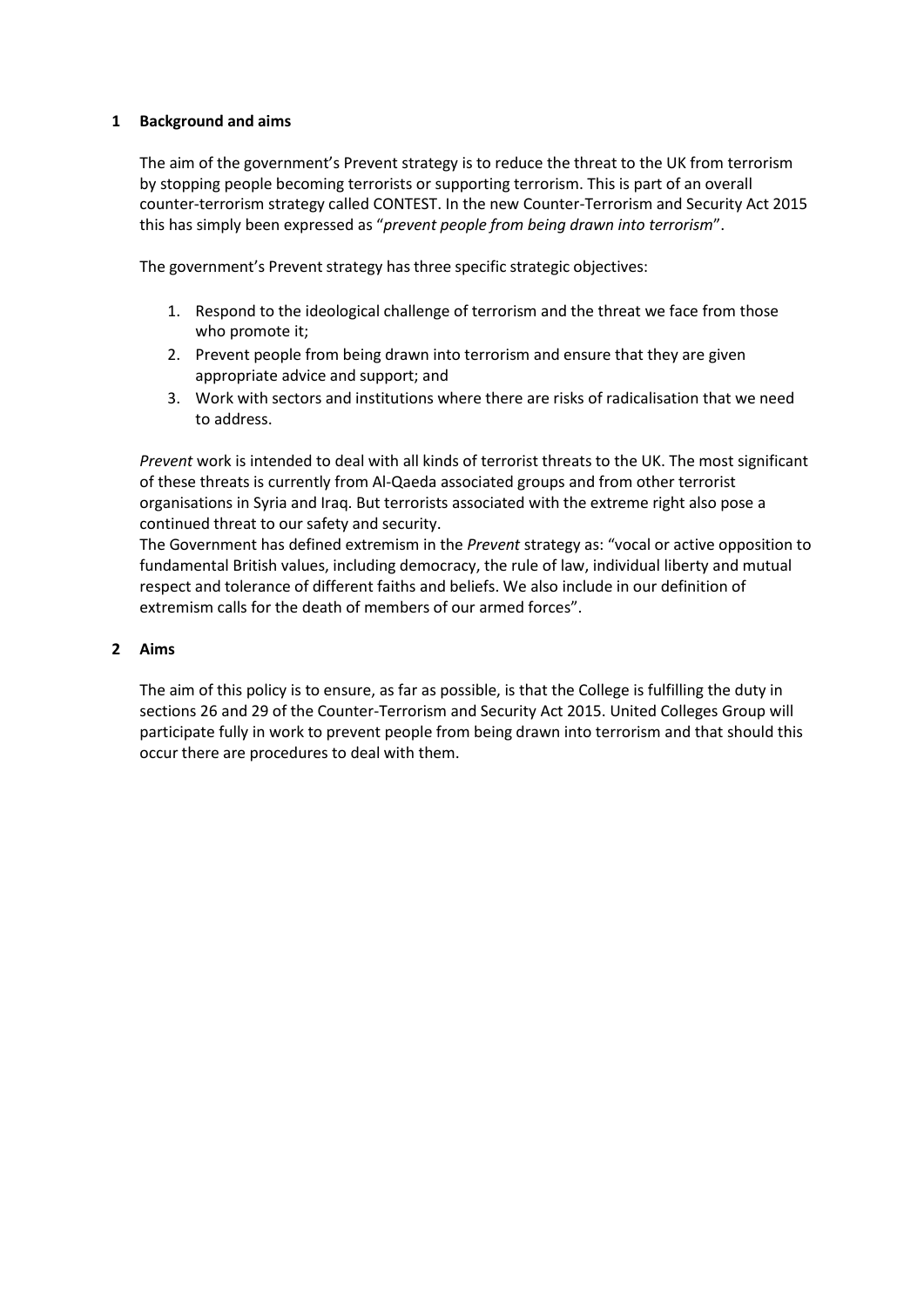## **3 The Legal Position**

## **3.1 The Counter-Terrorism and Security Act 2015**

This places a duty on colleges to have due regard to the need to prevent people from being drawn into terrorism. While this duty is not new to colleges the secretary of state has been given new powers to place specific duties on colleges. These are outlined in the Prevent duty statutory guidance (March 2015 HM government) as follows:

| <b>Specific Duty</b>                                | Response                                          |
|-----------------------------------------------------|---------------------------------------------------|
| Partnership: To demonstrate effective               | The engagement with other partners including      |
| compliance with the duty, Colleges must             | police and local authority Prevent co-ordinators  |
| demonstrate active engagement from                  | is explained below in section 3.                  |
| governors, boards, principals, managers and         |                                                   |
| leaders with regional Prevent co-ordinators, the    |                                                   |
| police and local authorities, and co-ordination     |                                                   |
| through multi-agency forums, for example            |                                                   |
| <b>Community Safety Partnerships.</b>               |                                                   |
| Where the size of an institution warrants,          | The Designated Lead for Safeguarding is the       |
| management and co-ordination arrangements           | single point of contact, working closely with the |
| should be implemented to share information          | Head of Security. Staff are trained to refer all  |
| across the relevant curriculum areas within an      | matters of this type to them.                     |
| institution, with a single point of contact for     |                                                   |
| operational delivery of Prevent-related activity.   |                                                   |
| Risk assessment: Each institution should carry      | United Colleges Group's risk assessment appears   |
| out a risk assessment which assesses where and      | in appendix 1.                                    |
| how students or staff may be at risk of being       |                                                   |
| drawn into terrorism.                               |                                                   |
| The risk assessment to address the physical         | Information on this duty is included below in     |
| management of United Colleges Group                 | section 7.                                        |
| Campuses, including policies and procedures for     |                                                   |
| events held by staff, students or visitors, and     |                                                   |
| relationships with external bodies and              |                                                   |
| community groups who may use premises, or           |                                                   |
| work in partnership with the institution.           |                                                   |
| Action Plan: Any institution that identifies a risk | Ad specified in the UCG Risk Assessment &         |
| should notify the relevant Prevent co-ordinator     | <b>Action Plan</b>                                |
| and others as necessary and develop a Prevent       |                                                   |
| action plan to set out the actions they will take   |                                                   |
| to mitigate the risks.                              |                                                   |
| Staff Training: United Colleges Group must          | United Colleges Group will provide appropriate    |
| demonstrate that it undertakes appropriate          | training for all staff and governors, see risk    |
| training and development for principals,            | assessment in appendix.                           |
| governors, leaders and staff.                       |                                                   |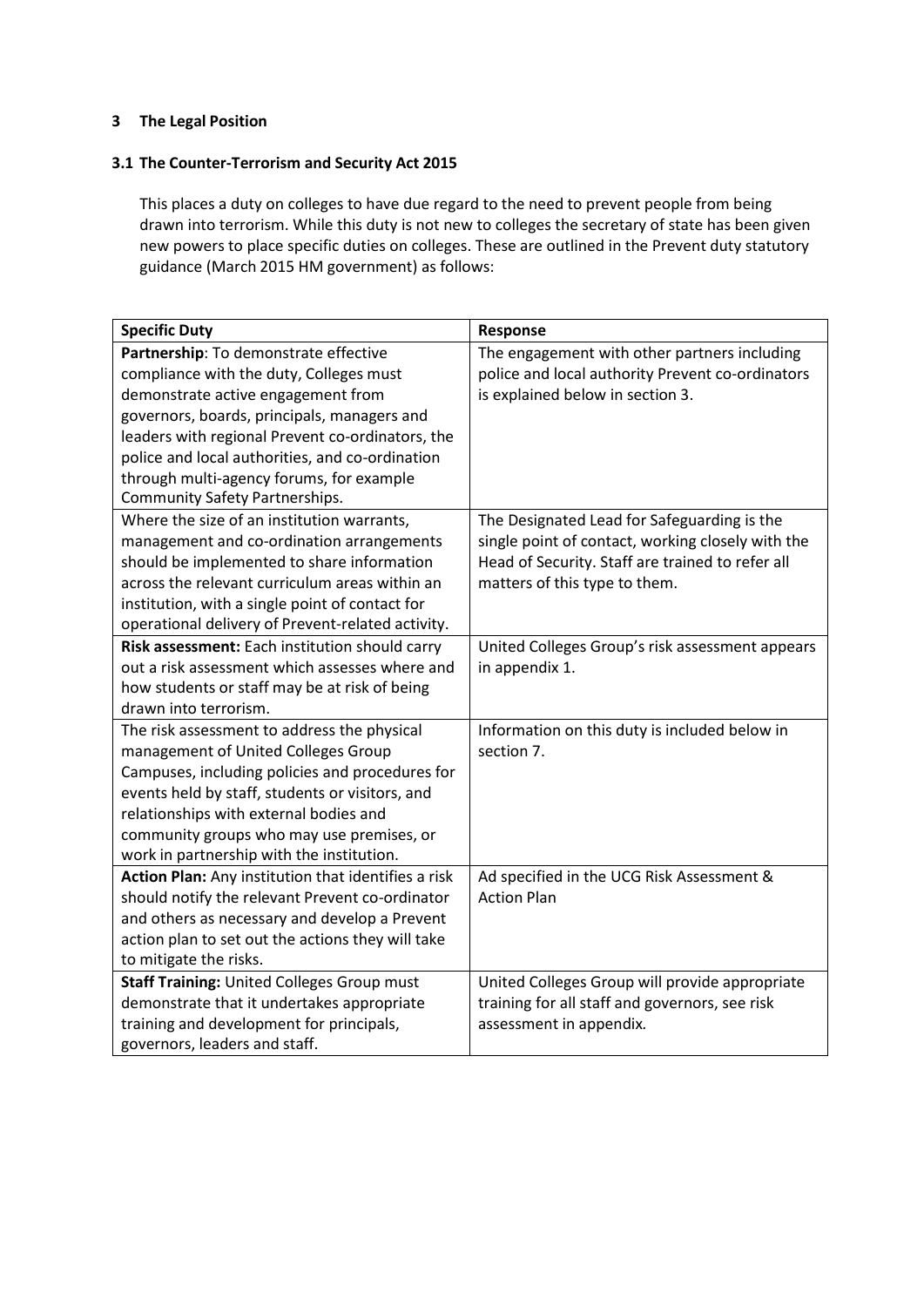| At a corporate level there is an expectation on<br>the institution to have robust procedures both<br>internally and externally for sharing information<br>about vulnerable individuals. This should include<br>information sharing agreements where possible.                                                                                                                    | United Colleges Group shares prevent<br>information at Corporate level via safeguarding<br>reports and through the safeguarding steering<br>group meetings. United Colleges Group may<br>need to share personal information externally to<br>ensure, for example, that a person at risk of<br>radicalisation is given appropriate support (for<br>example on the Channel programme).<br>Information sharing must be assessed on a case-<br>by-case basis and is governed by legislation such<br>as the Data protection act and the Common Law<br>Duty of Confidentiality. United Colleges Group is<br>committed to sharing information within the<br>confines of legislation. |
|----------------------------------------------------------------------------------------------------------------------------------------------------------------------------------------------------------------------------------------------------------------------------------------------------------------------------------------------------------------------------------|-------------------------------------------------------------------------------------------------------------------------------------------------------------------------------------------------------------------------------------------------------------------------------------------------------------------------------------------------------------------------------------------------------------------------------------------------------------------------------------------------------------------------------------------------------------------------------------------------------------------------------------------------------------------------------|
| Welfare, pastoral care and support: The College<br>has a clear role to play in the welfare of their<br>students and is expected to have sufficient<br>pastoral care and support available for all<br>students.                                                                                                                                                                   | Student Support provides this role across the<br>College group and deliver tutorials and induction<br>sessions to explain their role to students.                                                                                                                                                                                                                                                                                                                                                                                                                                                                                                                             |
| The College is expected to have clear and widely<br>available policies for the use of prayer rooms<br>and other faith-related facilities. These policies<br>should outline structures in place for the<br>management of prayer and faith facilities (for<br>example an oversight committee) and<br>mechanisms for managing any issues arising<br>from the use of the facilities. | There are student instructions on location<br>regarding the use of the facilities which are<br>managed as appropriate by the student support<br>team.                                                                                                                                                                                                                                                                                                                                                                                                                                                                                                                         |
| IT policies: Colleges should have policies relating<br>to the use of IT on the premises which contain<br>specific reference to the duty.                                                                                                                                                                                                                                         | The College's IT code of conduct states that staff<br>and students must not 'display, store, print or<br>transmit images or text which could be<br>considered offensive e.g. material of a terrorist<br>nature'.                                                                                                                                                                                                                                                                                                                                                                                                                                                              |
| Institutions must have clear policies in place for<br>students and staff using IT equipment to<br>research terrorism and counter terrorism in the<br>course of their learning.                                                                                                                                                                                                   | The College's IT code of conduct will be updated<br>to include the process for this.                                                                                                                                                                                                                                                                                                                                                                                                                                                                                                                                                                                          |
| Monitoring and enforcement: Where Ofsted<br>finds a publicly-funded further education<br>institution or independent training provider<br>inadequate for safeguarding intervention action<br>would be taken. This could lead to governance<br>and leadership change, restructuring or even<br>dissolution under the Secretary of State's<br>reserve powers.                       | United Colleges Group has a quality process and<br>full reporting schedule to ensure that it meets<br>the requirements of Ofsted.                                                                                                                                                                                                                                                                                                                                                                                                                                                                                                                                             |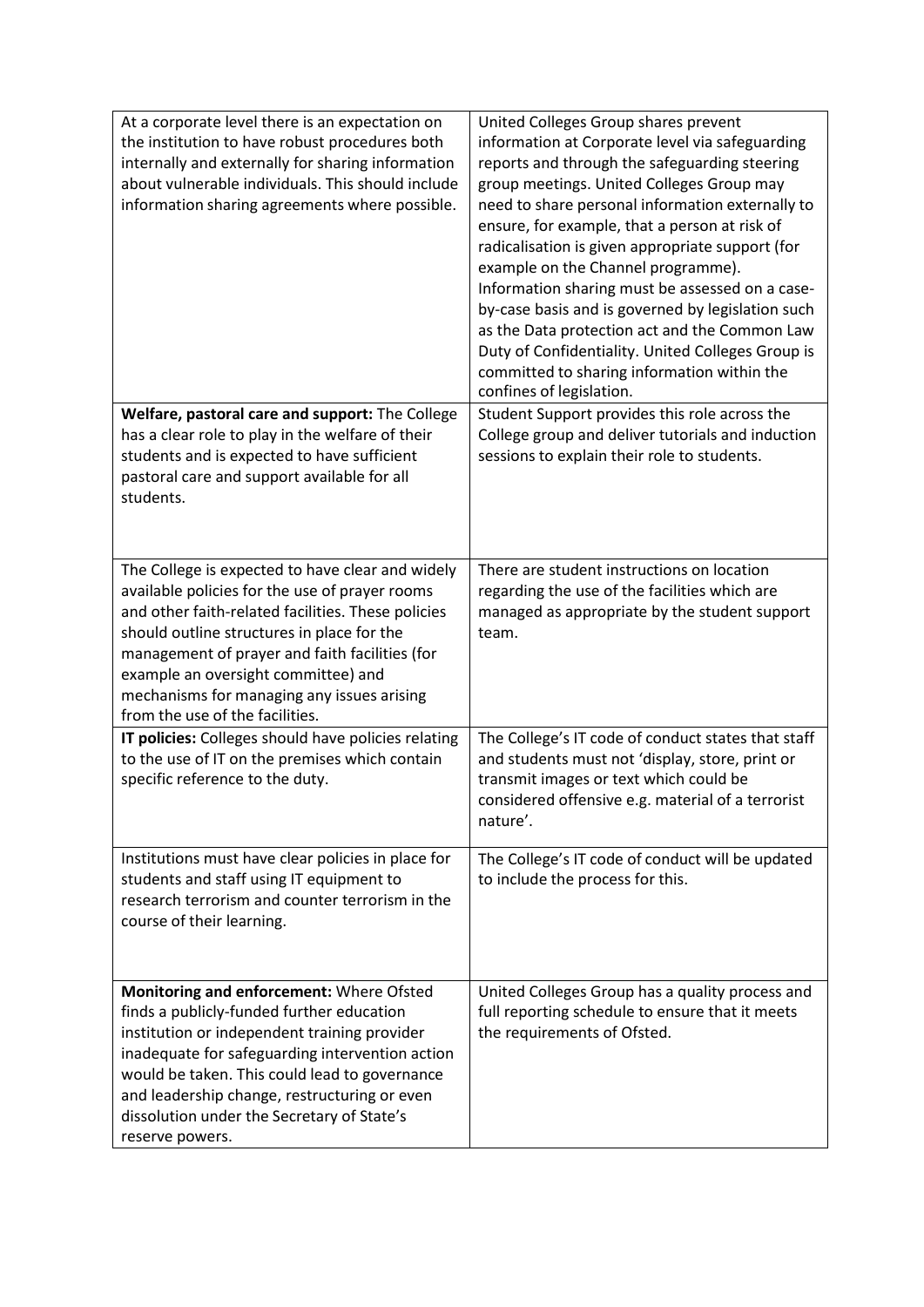# **4 The Equality Act 2010 and Keeping Children Safe in Education**

The Prevent duty is relevant to fulfilling other responsibilities such as the duty arising from section 149 of the Equality Act 2010.

The College, as a public body, recognises this duty placed upon it by the above Act to:

- Eliminate unlawful discrimination, harassment and victimisation and other conduct prohibited by the Act
- Advance equality of opportunity between people who share a protected characteristic and those who do not
- Foster good relations between people who share a protected characteristic & those who do not.

For further information refer to the College's Equality and Diversity Policy.

United Colleges Group also has a Safeguarding and Child Protection Policy which should be referred to in conjunction with this policy.

## **5 Engagement with other partners including police and local authority** *Prevent* **co-ordinators**

The College's Head of Security is a member of the HE and FE Prevent London Region Group chaired by the prevent co-ordinator for London. The Head of Security is also a member ofthe Brent Prevent Delivery Group & The Brent Prevent Steering Group chaired by Kibibi Octaveat Brent Local Authority.

Through this the Head of Security is also in direct contact with the Brent Channel Multi Agency Programme (Front Door).

All referrals are made to the Police through the Head of Security.

### **6 Staff responsibilities and examples of suspicious activity**

All staff are part of a multi-agency approach to protect students at risk from radicalisation. All suspicions of activity of this kind should be immediately referred to a safeguarding officer or the Head of Security.

Example indicators that an individual is engaged with an extremist group, cause or ideology include:

- Spending increasing time in the company of other suspected extremists;
- Changing their style of dress or personal appearance to accord with the group;
- Their day-to-day behaviour becoming increasingly centred around an extremist ideology, group or cause;
- Loss of interest in other friends and activities not associated with the extremist ideology, group or cause;
- Possession of material or symbols associated with an extremist cause (e.g. the swastika for far-right groups);
- Attempts to recruit others to the group/cause/ideology; or
- Communications with others that suggest identification with a group/cause/ideology.

Example indicators that an individual has an intention to use violence or other illegal means include:

• Clearly identifying another group as threatening what they stand for and blaming that group for all social or political ills;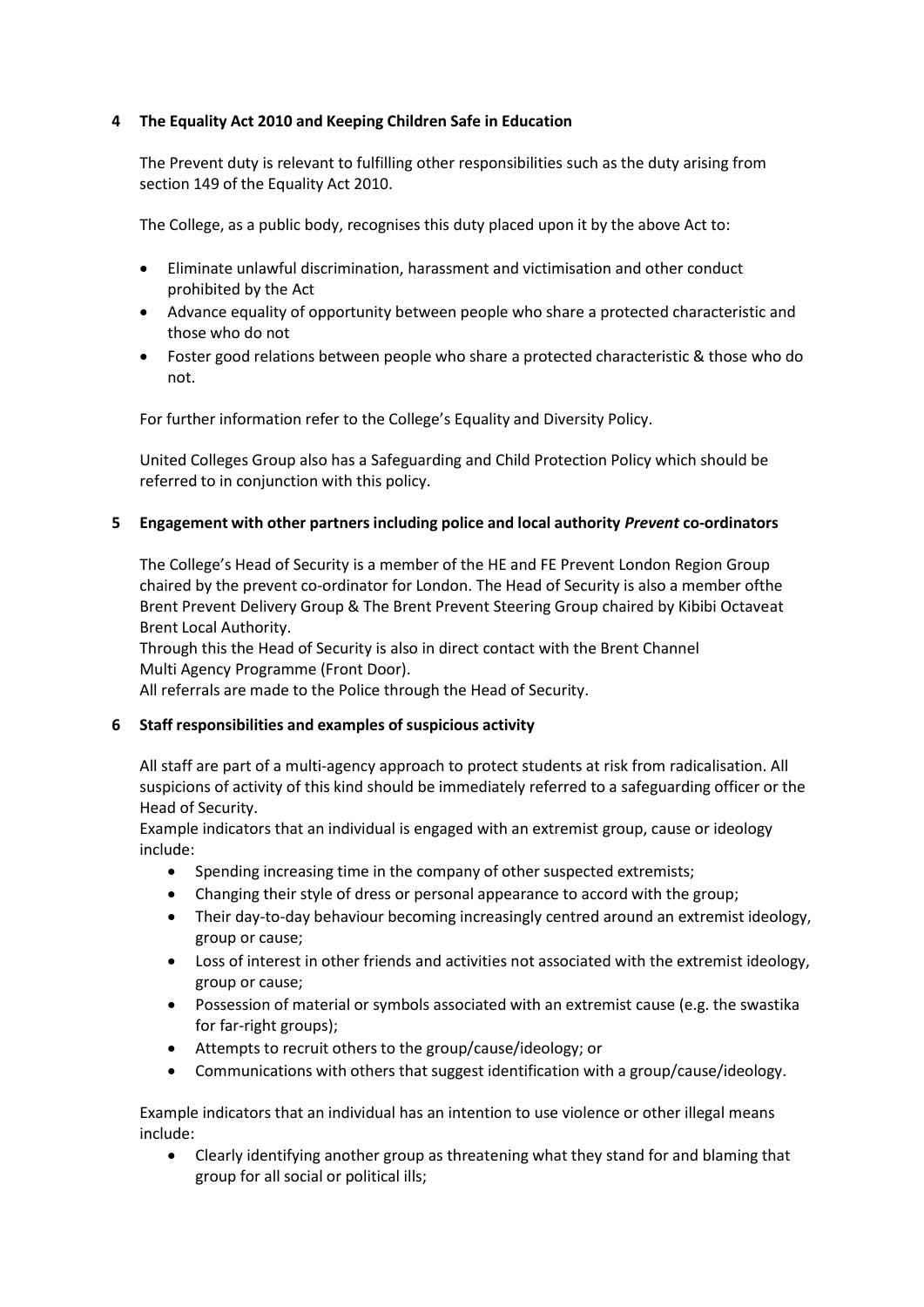- Using insulting or derogatory names or labels for another group;
- Speaking about the imminence of harm from the other group and the importance of action now;
- Expressing attitudes that justify offending on behalf of the group, cause or ideology;
- Condoning or supporting violence or harm towards others; or
- Plotting or conspiring with others.

<http://www.homeoffice.gov.uk/publications/counter-terrorism/prevent/prevent-strategy/>

### **7 Management of events and speakers**

The College is committed to denying access to those persons who promote extremist views that support or are conducive to terrorism. United College Group only provide external speaking events to known and authorised local authority partners and approved by the Head of Student Support Services. All events are monitored by Student Support Services and the aims agreed in advance.

The Letting Manager is responsible for providing event specific risk assessments to the Safeguarding Team for private lettings events taking place at any UCG campus.

### **8 Code of Practice on Freedom of Speech**

Section 43 of the Education (No 2) Act 1986: requires the College to issue and keep up to date a code of practice to be followed by members, students, and employees of the College for the organisation of meetings and other events, which are to be held on College premises, and for the conduct required of members, students, and employees of the College in connection with meetings and other events.

Staff, visiting speakers and students of the College must conduct themselves so as to ensure that freedom of speech is within the law. The College believes that a culture of free, open and robust discussion can be achieved only if all concerned avoid needlessly offensive or provocative action and language.

Any external speakers must be approved by the Head of Student Support Services and all concerns and final decisions will be the responsibility of the Head of Student Support Services. In these incidences the Head of Student Support Services will rate the risks associated and decide on the appropriate outcome.

There should be sufficient information about the event including topics and any speakers and sufficient notice to allow for checks to be made and cancellation to take place if necessary prior to the event.

Any staff or students that become aware of any incidents or instances where off-campus events of concern are promoted on campus should be reported immediately to the Head of Student Support Services and/or the Security Team.

### **9 Fundamental British values**

As part of United Colleges Group commitment to delivering the Prevent agenda students will be engaged through promotional events and tutorials to understand the dangers associated with involvement in extremism and the promotion of fundamental British values. Furthermore, students will be encouraged to develop their critical thinking skills through tutorials and as part of the curriculum.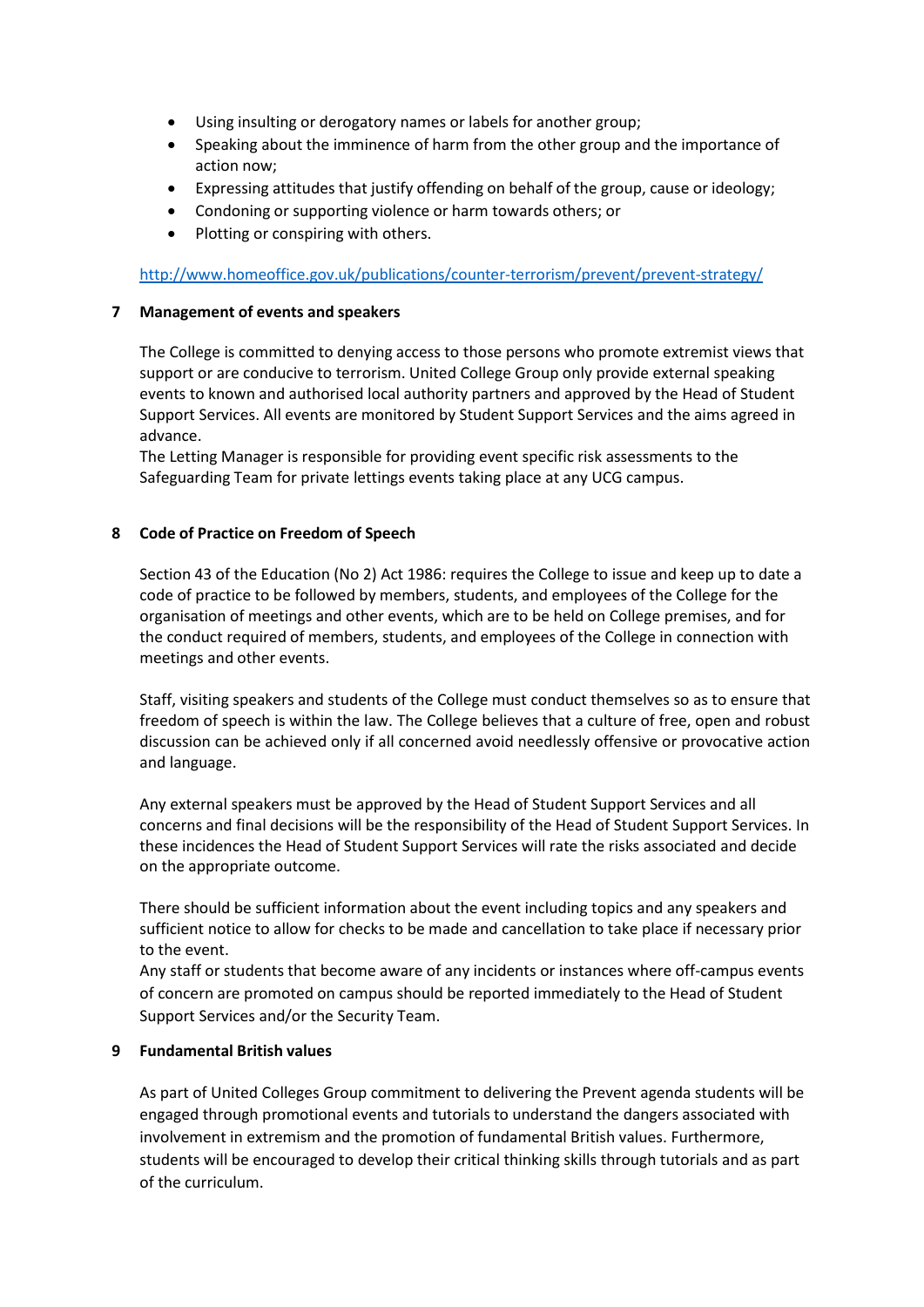### **10 Fundamental British values**

As part of United Colleges Group commitment to delivering the Prevent agenda students will be engaged through speaking events and tutorials to understand the dangers associated with involvement in extremism and the promotion of fundamental British values. Furthermore, students will be encouraged to develop their critical thinking skills through tutorials and as part of the curriculum.

## **11 Useful Links**

**Channel: Protecting vulnerable people from being drawn into terrorism HM Government 2012 [https://www.gov.uk/government/uploads/system/uploads/attachment\\_data/file/118194/ch](https://www.gov.uk/government/uploads/system/uploads/attachment_data/file/118194/channel-guidance.pdf) [annel-guidance.pdf](https://www.gov.uk/government/uploads/system/uploads/attachment_data/file/118194/channel-guidance.pdf) Keeping children safe in education Statutory guidance for schools and colleges April 2014 <https://www.gov.uk/government/publications/keeping-children-safe-in-education> Information booklet on Syria<http://www.met.police.uk/Syria/booklet.pdf>**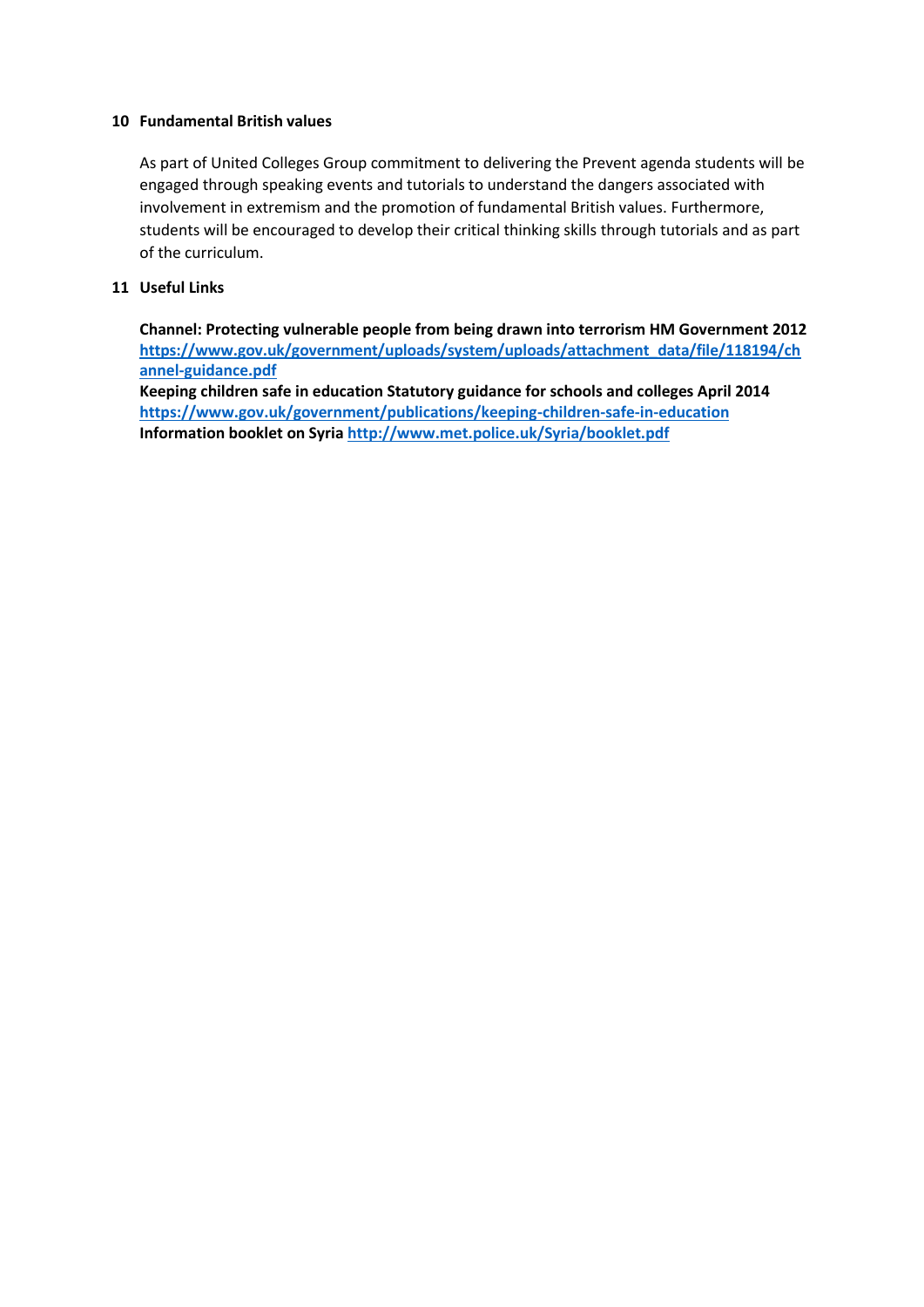

# **SPECIFIC RISK ASSESSMENT**

| Area(s) Assessed:          |                                                                                                                    | United College's Group - Prevent Risk Assessment & Action Plan |          |   |                |                                                                                                                                                         |                 |                 |                      |  |  |  |  |  |
|----------------------------|--------------------------------------------------------------------------------------------------------------------|----------------------------------------------------------------|----------|---|----------------|---------------------------------------------------------------------------------------------------------------------------------------------------------|-----------------|-----------------|----------------------|--|--|--|--|--|
| <b>Manager / Division:</b> | <b>Head of Security</b>                                                                                            |                                                                |          |   |                |                                                                                                                                                         |                 |                 |                      |  |  |  |  |  |
| <b>Extension Number:</b>   | 5117                                                                                                               |                                                                |          |   |                |                                                                                                                                                         |                 |                 |                      |  |  |  |  |  |
| <b>Date of Assessment:</b> | 09/02/21                                                                                                           |                                                                |          |   |                |                                                                                                                                                         |                 |                 |                      |  |  |  |  |  |
| <b>Review Date:</b>        | September 2021                                                                                                     |                                                                |          |   |                |                                                                                                                                                         |                 |                 |                      |  |  |  |  |  |
| Time of Day:               | N/A                                                                                                                |                                                                |          |   |                |                                                                                                                                                         |                 |                 |                      |  |  |  |  |  |
| Persons present in area?   | <b>No</b>                                                                                                          |                                                                |          |   |                |                                                                                                                                                         |                 |                 |                      |  |  |  |  |  |
| <b>Purpose</b>             | To ensure the College is fulfilling its statutory                                                                  |                                                                |          |   | VU             | $\mathbf{U}$                                                                                                                                            | PO              | <b>PR</b>       | <b>NC</b>            |  |  |  |  |  |
|                            | responsibility to deliver the Prevent Duty,                                                                        |                                                                |          | 5 | <b>5Y</b>      | <b>10R</b>                                                                                                                                              | 15              | 20              | 25                   |  |  |  |  |  |
|                            | which is an integral part of the government's                                                                      |                                                                |          | 4 | $\overline{4}$ | $\mathbf{8}$                                                                                                                                            | 12 <sub>1</sub> | 16              | 20                   |  |  |  |  |  |
|                            | counter terrorism and domestic extremism                                                                           |                                                                | Severity | 3 | 3              | 6G                                                                                                                                                      | 9 <sup>°</sup>  | 12 <sub>2</sub> | <b>15R</b>           |  |  |  |  |  |
|                            | CONTEST strategy. And to enable the College                                                                        |                                                                |          | 2 | $\overline{2}$ | 4                                                                                                                                                       | 6Y              | 8               | 10Y                  |  |  |  |  |  |
|                            | to better safeguard its students, staff and all                                                                    |                                                                |          | 1 | 1              | $\mathbf{2}$                                                                                                                                            | з.              | $\overline{a}$  | 5G                   |  |  |  |  |  |
|                            | other stakeholders                                                                                                 |                                                                |          |   | $\mathbf{1}$   | $\overline{2}$                                                                                                                                          |                 | 4               | 5.                   |  |  |  |  |  |
| Assessor:                  | <b>Head of Security</b>                                                                                            |                                                                |          |   |                |                                                                                                                                                         | Likelihood      |                 |                      |  |  |  |  |  |
|                            |                                                                                                                    |                                                                |          |   |                | Green = Low Significance <b>Yellow</b> = Medium Significance Red<br>VU = Very unlikely, U = Unlikely, PO = Possible, PR = Probable, NC = Near certainty |                 |                 | = Major Significance |  |  |  |  |  |
| <b>Extension Number:</b>   | 5117                                                                                                               |                                                                |          |   |                |                                                                                                                                                         |                 |                 |                      |  |  |  |  |  |
| Who key:                   | Vice Principal Quality of Education / Assistant Principal Student Support Services / Head of Marketing & Strategic |                                                                |          |   |                |                                                                                                                                                         |                 |                 |                      |  |  |  |  |  |
|                            | Communication / Director of Governance / Data Protection Officer / Director of People & Communications /           |                                                                |          |   |                |                                                                                                                                                         |                 |                 |                      |  |  |  |  |  |
|                            | <b>Chief Financial Officer</b>                                                                                     |                                                                |          |   |                |                                                                                                                                                         |                 |                 |                      |  |  |  |  |  |
|                            |                                                                                                                    |                                                                |          |   |                |                                                                                                                                                         |                 |                 |                      |  |  |  |  |  |
|                            | (Identify relevant staff to location and designation only, Curriculum manager, lecturer/s and technician).         |                                                                |          |   |                |                                                                                                                                                         |                 |                 |                      |  |  |  |  |  |
|                            | All staff, students, visitors and contractors                                                                      |                                                                |          |   |                |                                                                                                                                                         |                 |                 |                      |  |  |  |  |  |

Section 26(1) of the Counter-Terrorism and Security Act 2015 ("the Act") imposes a duty on "specified authorities", when exercising their functions, to have due regard to the need to prevent people from being drawn into terrorism. There is an important role for further education institutions, including sixth form colleges and independent training providers, in helping prevent people being drawn into terrorism, which includes not just violent extremism but also non-violent extremism, which can create an atmosphere conducive to terrorism and can popularise views, which terrorists exploit. It is a condition of funding that all further education and independent training providers must comply with relevant legislation and any statutory responsibilities associated with the delivery of education and safeguarding of learners.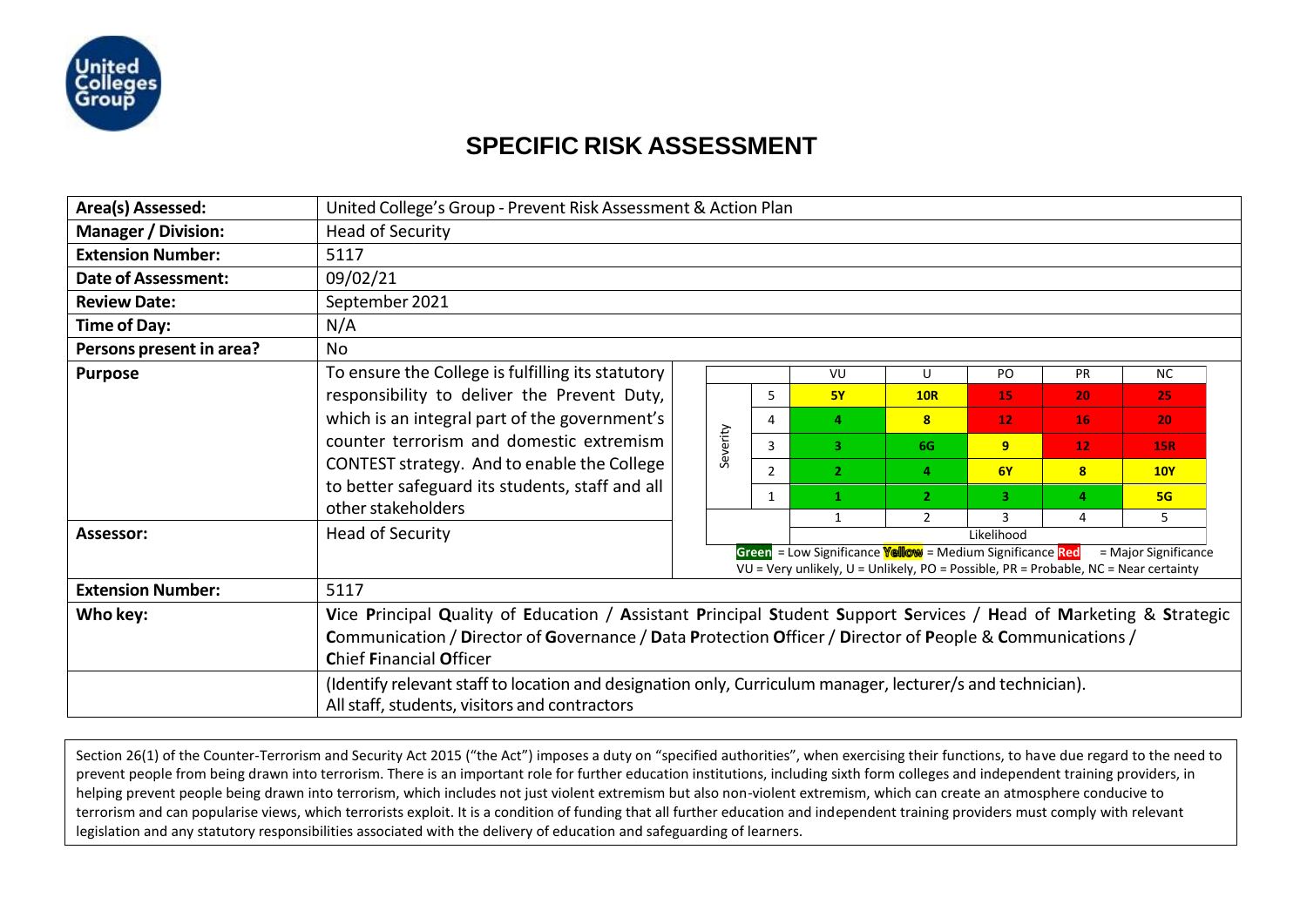| No:          | Vulnerability                          | Severity (a)   | Likelihood (b) | Risk rating (=a x b) | Action to mitigate/remove vulnerability                                                 | severity (a)<br>Revised | Revised likelihood (b) | $\widehat{\mathbf{a}}$<br>$\boldsymbol{\times}$<br>Risk rating (=a<br><b>Revised</b> | <b>Further Action Required?</b> | <b>Target</b><br>Date: | Who:        | Complete<br>Date: |
|--------------|----------------------------------------|----------------|----------------|----------------------|-----------------------------------------------------------------------------------------|-------------------------|------------------------|--------------------------------------------------------------------------------------|---------------------------------|------------------------|-------------|-------------------|
| $\mathbf{1}$ | <b>Awareness</b>                       | $\overline{4}$ | $\overline{4}$ | 16                   | ---- Designated governor for                                                            | $\overline{4}$          | $\overline{2}$         | 8                                                                                    | College to develop a rolling    | Ongoing                | <b>VPQE</b> |                   |
|              | Do the following people have a good    |                |                |                      | Safeguarding/Prevent----                                                                |                         |                        |                                                                                      | programme of bit-size staff     |                        | &           |                   |
|              | understanding of Prevent               |                |                |                      | ---- Safeguarding briefings for Governors is                                            |                         |                        |                                                                                      | update training on national     |                        | DG          |                   |
|              |                                        |                |                |                      | built into the annual cycle.----                                                        |                         |                        |                                                                                      | security related priorities.    |                        |             |                   |
|              | >Board of Governors<br>>Executive Team |                |                |                      | ---- Responsibility for all aspects of<br>safeguarding sits with a member of the Senior |                         |                        |                                                                                      | <b>Ensure ALL staff receive</b> |                        | <b>VPOE</b> |                   |
|              | $>$ Staff                              |                |                |                      | Leadership Team (Vice-Principal Quality of                                              |                         |                        |                                                                                      | Safeguarding & Prevent          | Ongoing                |             |                   |
|              | >Student Union                         |                |                |                      | Education) ----                                                                         |                         |                        |                                                                                      | update.                         |                        |             |                   |
|              | >Safeguarding leads                    |                |                |                      | ---- Governors are clear and informed on                                                |                         |                        |                                                                                      |                                 |                        |             |                   |
|              | >Security Staff                        |                |                |                      | safeguarding & Prevent issues within the                                                |                         |                        |                                                                                      | <b>Student Union/Council</b>    | 30/03/21               | <b>VPQE</b> |                   |
|              |                                        |                |                |                      | college. Safeguarding & Prevent training for                                            |                         |                        |                                                                                      | specific training to challenge  |                        |             |                   |
|              |                                        |                |                |                      | governors delivered on 18/09/2019.----                                                  |                         |                        |                                                                                      | extremist narratives.           |                        |             |                   |
|              |                                        |                |                |                      | ---- All new members of staff required to                                               |                         |                        |                                                                                      |                                 |                        |             |                   |
|              |                                        |                |                |                      | attend a session on Prevent or complete on-                                             |                         |                        |                                                                                      |                                 |                        |             |                   |
|              |                                        |                |                |                      | line Prevent training. Awareness of Prevent                                             |                         |                        |                                                                                      |                                 |                        |             |                   |
|              |                                        |                |                |                      | embedded in the Safeguarding Induction                                                  |                         |                        |                                                                                      |                                 |                        |             |                   |
|              |                                        |                |                |                      | programme.----                                                                          |                         |                        |                                                                                      |                                 |                        |             |                   |
|              |                                        |                |                |                      | ---- Prevent training for CWC staff January                                             |                         |                        |                                                                                      |                                 |                        |             |                   |
|              |                                        |                |                |                      | 2019. Safeguarding & Prevent training for all<br>UCG support staff 18/10 2019.          |                         |                        |                                                                                      |                                 |                        |             |                   |
|              |                                        |                |                |                      | Staff Dev activities on 06/01/2020 included                                             |                         |                        |                                                                                      |                                 |                        |             |                   |
|              |                                        |                |                |                      | safeguarding & prevent updating for support                                             |                         |                        |                                                                                      |                                 |                        |             |                   |
|              |                                        |                |                |                      | staff. 60+ staff members attended.----                                                  |                         |                        |                                                                                      |                                 |                        |             |                   |
|              |                                        |                |                |                      | ---- Contract security staff receive                                                    |                         |                        |                                                                                      |                                 |                        |             |                   |
|              |                                        |                |                |                      | safeguarding & Prevent training. This is                                                |                         |                        |                                                                                      |                                 |                        |             |                   |
|              |                                        |                |                |                      | monitored in partnership with the contracted                                            |                         |                        |                                                                                      |                                 |                        |             |                   |
|              |                                        |                |                |                      | security provider.----                                                                  |                         |                        |                                                                                      |                                 |                        |             |                   |

|             |   | VU        | U          | PO         | PR | <b>NC</b>  |
|-------------|---|-----------|------------|------------|----|------------|
|             | 5 | <b>5Y</b> | <b>10R</b> | 15         | 20 | 25         |
| Consequence | 4 |           | 8          | 12         | 16 | 20         |
|             | 3 | R         | 6G         | 9          | 12 | <b>15R</b> |
|             | າ |           | 4          | 6Y         | 8  | <b>10Y</b> |
|             |   |           | 2          | З          |    | 5G         |
|             |   |           | っ          | 3          | 4  | 5          |
|             |   |           |            | Likelihood |    |            |

VU = Very unlikely, U = Unlikely, PO = Possible, PR = Probable, NC = Near certainty **Consequence: Definition/Examples:** 5 – Critical 4 – Major 3 – Moderate Effects are felt, but not critical to outcome 2 – Minor Could result in a critical incident Seriousimpact to the course of action and outcome Little to no effect 1 – Insignificant No effect **Likelihood: Green** = Low Significance **Yellow** = Medium Significance **Red** = Major Significance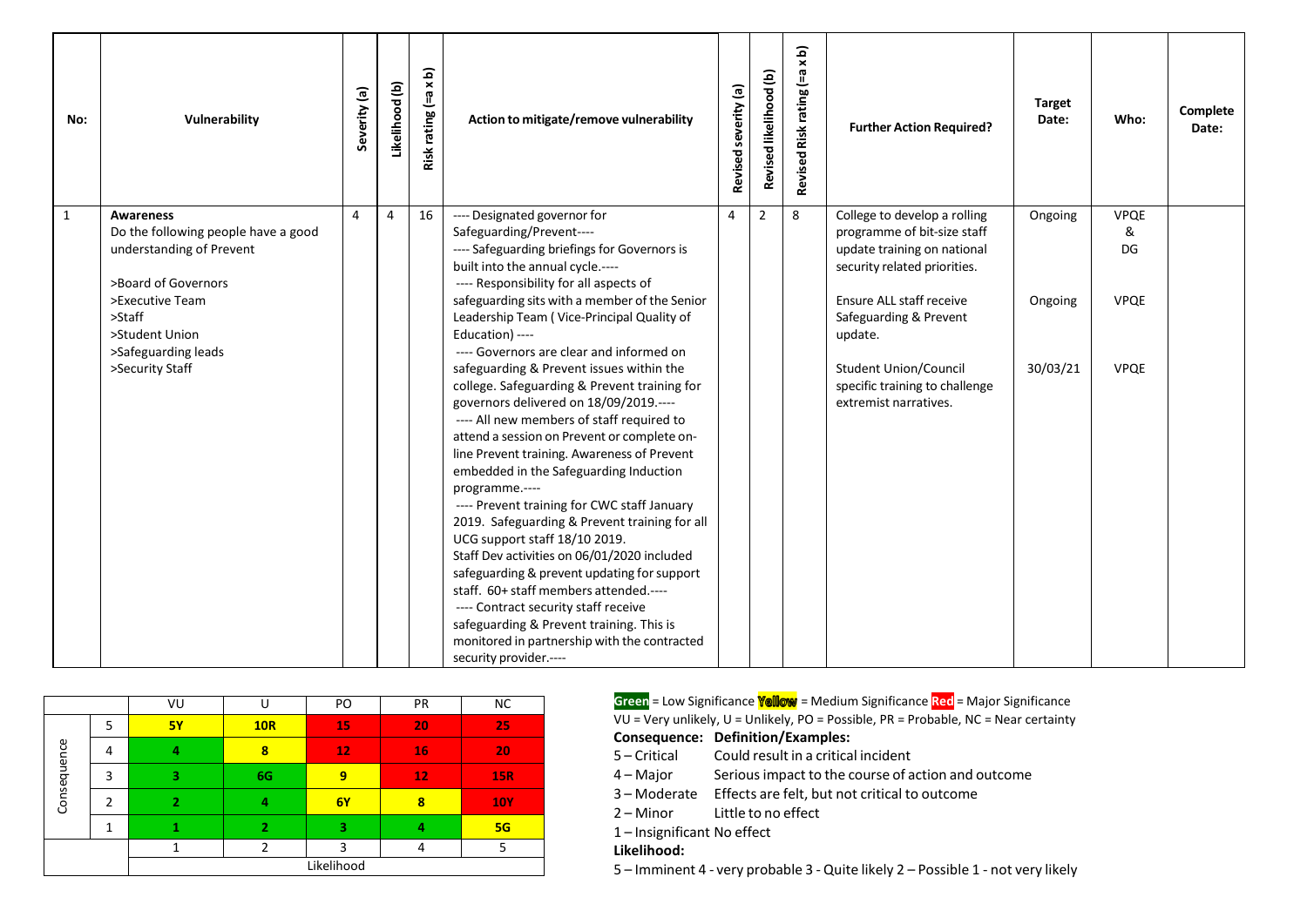| 2 | <b>Safeguarding</b>                    | 5 | 4 | 20 | --- Safeguarding leads are familiar with     | 5 | $\overline{2}$ | 10R | Ensure all staff are familiar | Ongoing  | <b>VPQE</b> |          |
|---|----------------------------------------|---|---|----|----------------------------------------------|---|----------------|-----|-------------------------------|----------|-------------|----------|
|   | Do safeguarding and student support    |   |   |    | prevent Referral procedures through          |   |                |     | with processes for visitors   |          |             |          |
|   | service leads recognise Prevent        |   |   |    | attendance at WRAP training and              |   |                |     | accessing the College         |          |             |          |
|   | vulnerabilities and what to do if they |   |   |    | membership of London FE/HE network----       |   |                |     |                               |          |             |          |
|   | suspect that someone is being being    |   |   |    | ---- Prevent related responsibilities and    |   |                |     | Development and               | Ongoing  | DPC         |          |
|   | drawn into extremism?                  |   |   |    | action to take are outlined in safeguarding  |   |                |     | implementation of rolling     |          |             |          |
|   |                                        |   |   |    | training and embedded in Safeguarding        |   |                |     | cross-organisation training   |          |             |          |
|   | Are safeguarding leads aware of        |   |   |    | Policy.----                                  |   |                |     | plan to increase              |          |             |          |
|   | Channel?                               |   |   |    | ----- Close partnership with Brent Front     |   |                |     | organisational awareness.     |          |             |          |
|   |                                        |   |   |    | Door, Westminster Children's Services and    |   |                |     |                               |          |             |          |
|   | Do safeguarding policies incorporate   |   |   |    | the Local Prevent Co-Ordinators.----         |   |                |     | Ensure safeguarding leads     | Ongoing  | <b>VPQE</b> |          |
|   | Prevent vulnerabilities?               |   |   |    | ----- UCG is represented on Local            |   |                |     | complete regular updates in   |          |             |          |
|   |                                        |   |   |    | Safeguarding Partnership Boards and Safer    |   |                |     | all aspects of safeguarding   |          |             |          |
|   | Are you using the Early Help           |   |   |    | Neighbour Forums.------                      |   |                |     | including Prevent.            |          |             |          |
|   | Assessment to refer individuals?       |   |   |    | ---- The College has established links to    |   |                |     |                               |          |             |          |
|   |                                        |   |   |    | Integrated Gangs and Anti-Social behaviour   |   |                |     | Work towards centralising the | 05/10/20 | <b>VPQE</b> | 08/11/20 |
|   |                                        |   |   |    | support units, where people of concern in    |   |                |     | enhanced DBS and training     |          | &           |          |
|   |                                        |   |   |    | communities are discussed, these people of   |   |                |     | records for all staff and     |          | <b>DPC</b>  |          |
|   |                                        |   |   |    | concern can be matched against enrolments    |   |                |     | contractors.                  |          |             |          |
|   |                                        |   |   |    | and appropriate safeguarding strategies      |   |                |     |                               |          |             |          |
|   |                                        |   |   |    | applied.----                                 |   |                |     |                               |          |             |          |
|   |                                        |   |   |    | ---- UCG is hosted the January FE/HE Prevent |   |                |     |                               |          |             |          |
|   |                                        |   |   |    | network meeting in Jan 2020.----             |   |                |     |                               |          |             |          |
|   |                                        |   |   |    | ---- All staff and contractors Enhanced DBS  |   |                |     |                               |          |             |          |
|   |                                        |   |   |    | checked----                                  |   |                |     |                               |          |             |          |
|   |                                        |   |   |    | ---- External Lettings are supervised as     |   |                |     |                               |          |             |          |
|   |                                        |   |   |    | authorised visitors until Enhanced DBS       |   |                |     |                               |          |             |          |
|   |                                        |   |   |    | clearances are obtained.----                 |   |                |     |                               |          |             |          |

|             |   | VU        |                | PO         | PR | <b>NC</b>  |
|-------------|---|-----------|----------------|------------|----|------------|
|             | 5 | <b>5Y</b> | <b>10R</b>     | 15         | 20 | 25         |
| Consequence | 4 | 4         | 8              | 12         | 16 | 20         |
|             | 3 | в         | 6G             | 9          | 12 | <b>15R</b> |
|             | 7 | 2         | 4              | <b>6Y</b>  | 8  | <b>10Y</b> |
|             | ◢ |           | $\overline{2}$ | з          | 4  | 5G         |
|             |   |           | ำ              | 3          | 4  | 5          |
|             |   |           |                | Likelihood |    |            |

VU = Very unlikely, U = Unlikely, PO = Possible, PR = Probable, NC = Near certainty **Green** = Low Significance **Yellow** = Medium Significance **Red** = Major Significance

#### **Consequence: Definition/Examples:**

- 5 Critical Could result in a critical incident
- 4 Major Seriousimpact to the course of action and outcome
- 3 Moderate Effects are felt, but not critical to outcome
- 2 Minor Little to no effect
- 1 Insignificant No effect

### **Likelihood:**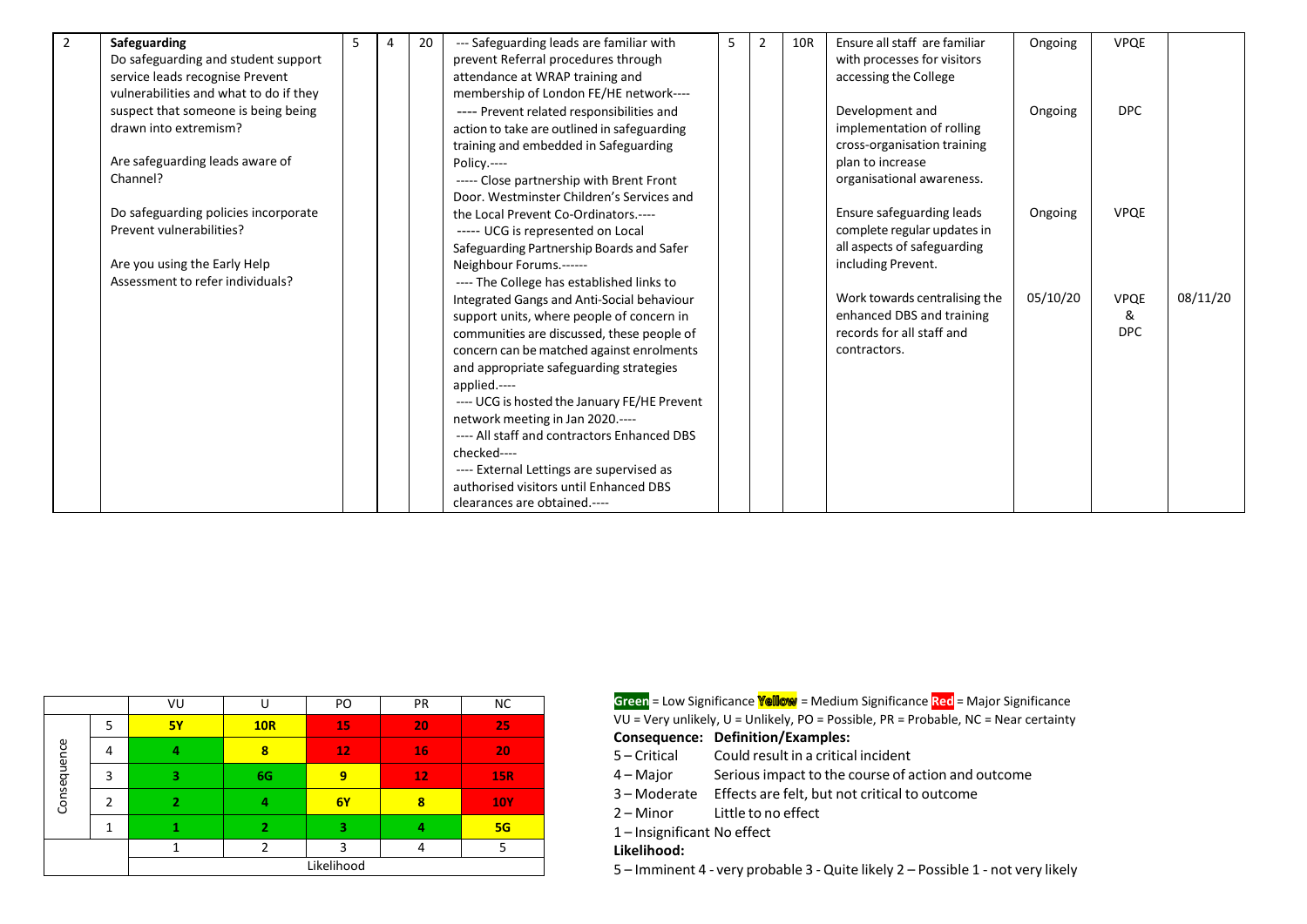| 3 | <b>IT Systems</b>                      | 3 | 4 | 12 | ---- UCG has dual Firewall installations. The    | 3 | $\overline{2}$ | 6G |                         |          | <b>IT Services</b> |  |
|---|----------------------------------------|---|---|----|--------------------------------------------------|---|----------------|----|-------------------------|----------|--------------------|--|
|   | What filtering/firewall systems are in |   |   |    | Palo Alto Firewall which includes web filtering  |   |                |    |                         |          | Manager            |  |
|   | place to prevent individuals from      |   |   |    | software. The other is a checkpoint firewall     |   |                |    |                         |          | &                  |  |
|   | accessing extremist websites?          |   |   |    | plus a separate application for web filtering    |   |                |    |                         |          | Head of            |  |
|   |                                        |   |   |    | called IBOSS. Lanskool is installed on many      |   |                |    |                         |          | Technical          |  |
|   | Have they been tested recently, are    |   |   |    | classroom machines.----                          |   |                |    |                         |          | Services           |  |
|   | the filtering systems up to date?      |   |   |    | ---- Web filters updated daily. IT Dept          |   |                |    |                         |          |                    |  |
|   |                                        |   |   |    | periodically test specific websites for firewall |   |                |    |                         |          |                    |  |
|   | Do they alert you if someone tries to  |   |   |    | penetration.----                                 |   |                |    |                         |          |                    |  |
|   | access extremist sites, do you know    |   |   |    | ---- Alerts generated automatically by the       |   |                |    | IT Team update on alert | 06/09/21 |                    |  |
|   | what to do if someone does?            |   |   |    | systems detailed above. When an alert is         |   |                |    | process & escalation.   |          |                    |  |
|   |                                        |   |   |    | generated IT staff understand what               |   |                |    |                         |          |                    |  |
|   |                                        |   |   |    | terrorist/extremist material looks like and      |   |                |    |                         |          |                    |  |
|   |                                        |   |   |    | are confident to share concerns through the      |   |                |    |                         |          |                    |  |
|   |                                        |   |   |    | appropriate process if they do encounter         |   |                |    |                         |          |                    |  |
|   |                                        |   |   |    | access to this material.----                     |   |                |    |                         |          |                    |  |
|   |                                        |   |   |    | ---- Students and staff understand the risks     |   |                |    |                         |          |                    |  |
|   |                                        |   |   |    | attached to accessing terrorist and extremist    |   |                |    |                         |          |                    |  |
|   |                                        |   |   |    | material online and understand the               |   |                |    |                         |          |                    |  |
|   |                                        |   |   |    | institution's duty and process in these          |   |                |    |                         |          |                    |  |
|   |                                        |   |   |    | areas.----                                       |   |                |    |                         |          |                    |  |

|             |               | VU             |                | PO         | PR | <b>NC</b>  |
|-------------|---------------|----------------|----------------|------------|----|------------|
|             | 5             | <b>5Y</b>      | <b>10R</b>     | 15         | 20 | 25         |
|             | 4             | 4              | 8              | 12         | 16 | 20         |
| Consequence | 3             | 3              | 6G             | 9          | 12 | <b>15R</b> |
|             | $\mathcal{P}$ | $\overline{2}$ | 4              | 6Y         | 8  | <b>10Y</b> |
|             |               |                | $\overline{2}$ | з          | 4  | 5G         |
|             |               |                |                | 3          | 4  | 5          |
|             |               |                |                | Likelihood |    |            |

| VU        |     | PO | <b>PR</b> | <b>NC</b> |
|-----------|-----|----|-----------|-----------|
| <b>5Y</b> | 10R |    | 20        |           |
|           |     |    | 16        | 20.       |
|           | 6G. |    |           | 15R.      |

- 3 Moderate Effects are felt, but not critical to outcome
- 2 Minor Little to no effect
- 1 Insignificant No effect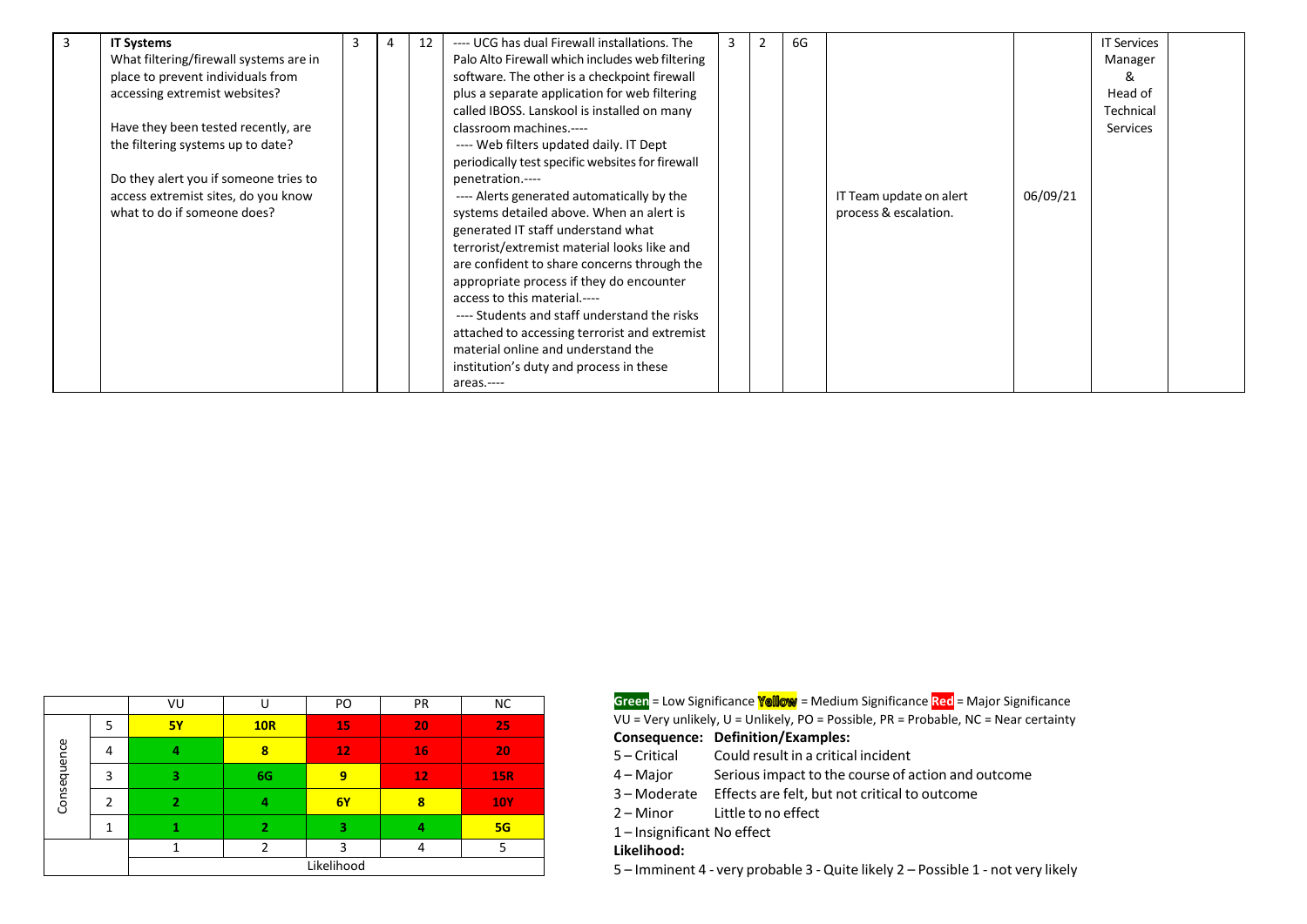| 4 | <b>Campus Security</b>                | 5 | 4 | 20 | --- All students and staff challenged to produce | -5 | $\overline{2}$ | 10R | Ensure all staff have the     | Ongoing  | <b>VPQE</b> |  |
|---|---------------------------------------|---|---|----|--------------------------------------------------|----|----------------|-----|-------------------------------|----------|-------------|--|
|   | Are students/staff challenged if they |   |   |    | and wear ID at the turnstiles. Students          |    |                |     | confidence to challenge       |          | &           |  |
|   | are not wearing ID                    |   |   |    | regularly challenged to display ID by staff in   |    |                |     | students not abiding by the   |          | Head of     |  |
|   |                                       |   |   |    | the corridors.---                                |    |                |     | student code of conduct.      |          | Security    |  |
|   | How are authorised visitors managed?  |   |   |    | ---Authorised visitors checked in at Reception   |    |                |     |                               |          | &           |  |
|   |                                       |   |   |    | and accompanied when entering the                |    |                |     | Ensure all staff are familiar | To be    | Head of     |  |
|   | How do you identify/stop              |   |   |    | turnstiles. This process is managed and          |    |                |     | with processes for visitors   | reviewed | Estates     |  |
|   | unauthorised visitors                 |   |   |    | supervised by the Customer Service Team, the     |    |                |     | accessing the College.        | post     | &           |  |
|   |                                       |   |   |    | Student Advice & Enrolment Team and the          |    |                |     |                               | Lockdown | Estates     |  |
|   | How do you restrict access to the     |   |   |    | Security Team. Visitors parking is contained     |    |                |     |                               |          | Manager     |  |
|   | campus i.e. swipe, code entry         |   |   |    | and also requires the visitor to book in at      |    |                |     |                               |          | &           |  |
|   |                                       |   |   |    | Reception, this process is managed by the        |    |                |     |                               |          | AP-SSS      |  |
|   |                                       |   |   |    | Security Team.---                                |    |                |     |                               |          |             |  |
|   |                                       |   |   |    | --- UCG has staff & student swipe card access    |    |                |     |                               |          |             |  |
|   |                                       |   |   |    | via turnstiles on all campuses. Student          |    |                |     |                               |          |             |  |
|   |                                       |   |   |    | pictures display on a screen at security to      |    |                |     |                               |          |             |  |
|   |                                       |   |   |    | identify behaviours like "double tapping".---    |    |                |     |                               |          |             |  |
|   |                                       |   |   |    | --- CCTV is monitored by the Security Team to    |    |                |     |                               |          |             |  |
|   |                                       |   |   |    | assist in monitoring access control. Car parks   |    |                |     |                               |          |             |  |
|   |                                       |   |   |    | are operated by either remote electronic         |    |                |     |                               |          |             |  |
|   |                                       |   |   |    | barriers or a manned security presence.          |    |                |     |                               |          |             |  |
|   |                                       |   |   |    | There is a strict no ID no access policy.---     |    |                |     |                               |          |             |  |
|   |                                       |   |   |    | ---Access to classrooms and offices are mixed    |    |                |     |                               |          |             |  |
|   |                                       |   |   |    | between swipe card access and key                |    |                |     |                               |          |             |  |
|   |                                       |   |   |    | management. Keys are signed out daily and        |    |                |     |                               |          |             |  |
|   |                                       |   |   |    | secured by the Security Team. ID card access     |    |                |     |                               |          |             |  |
|   |                                       |   |   |    | to specific areas facilitated by permissions     |    |                |     |                               |          |             |  |
|   |                                       |   |   |    | from the IT Teams.---                            |    |                |     |                               |          |             |  |

|             |   | VU        |                | PO         | PR | <b>NC</b>  |
|-------------|---|-----------|----------------|------------|----|------------|
|             | 5 | <b>5Y</b> | <b>10R</b>     | 15         | 20 | 25         |
| Consequence | 4 | 4         | 8              | 12         | 16 | 20         |
|             | 3 | 2         | 6G             | 9          | 12 | <b>15R</b> |
|             | 2 | 2         | 4              | 6Y         | 8  | <b>10Y</b> |
|             |   |           | $\overline{2}$ | з          | 4  | 5G         |
|             |   |           | C              | 3          | 4  | 5          |
|             |   |           |                | Likelihood |    |            |

VU = Very unlikely, U = Unlikely, PO = Possible, PR = Probable, NC = Near certainty **Green** = Low Significance **Yellow** = Medium Significance **Red** = Major Significance

### **Consequence: Definition/Examples:**

- 5 Critical Could result in a critical incident
- 4 Major Seriousimpact to the course of action and outcome
- 3 Moderate Effects are felt, but not critical to outcome
- 2 Minor Little to no effect
- 1 Insignificant No effect

### **Likelihood:**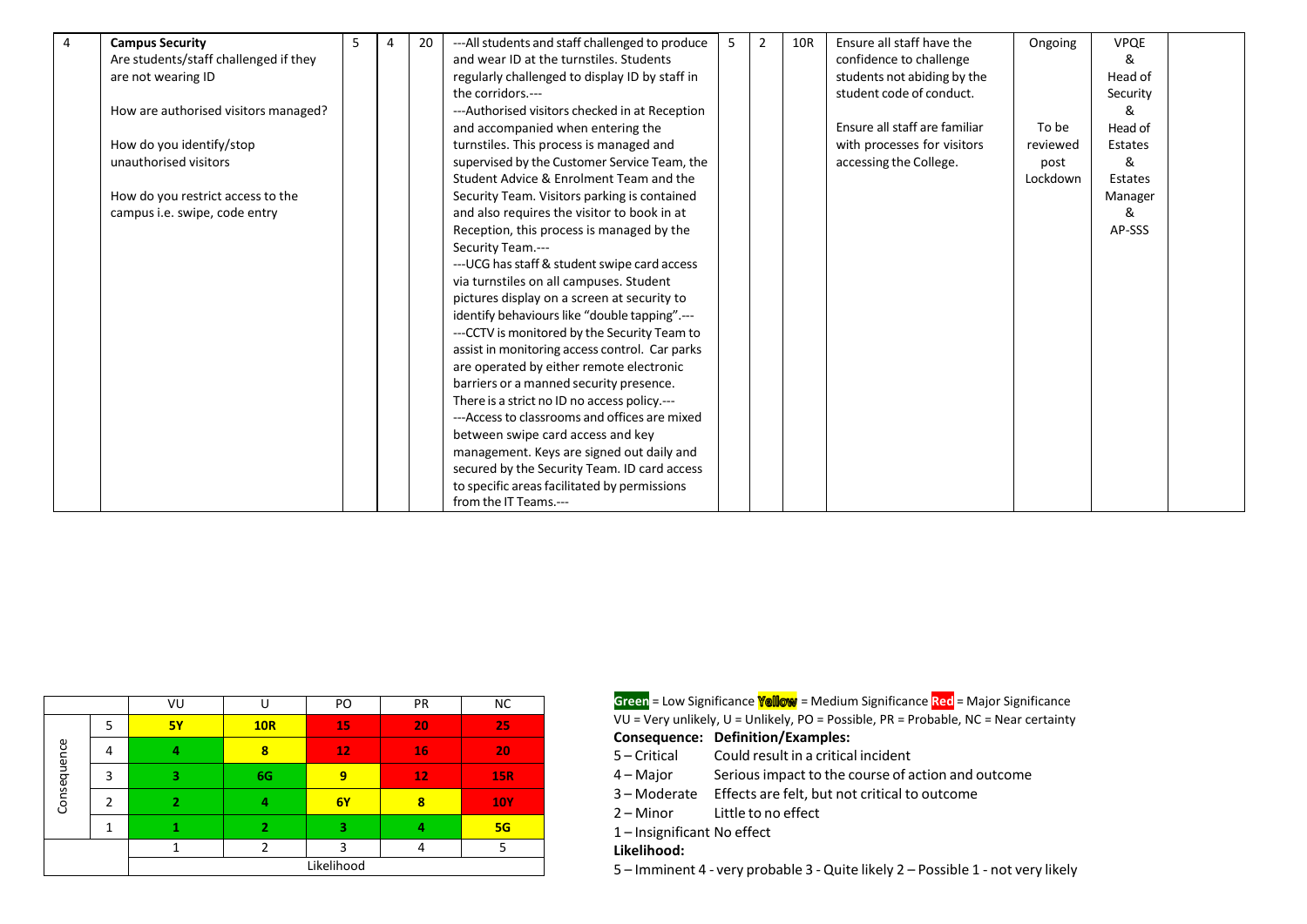| 5 | Literature/posters-                    | $\overline{3}$ | 3              | 9  | ---Leaflets are restricted from distribution     | 3 | $\overline{2}$ | 6G             | Annual review or posters to    | Ongoing  | <b>HMSC</b> |          |
|---|----------------------------------------|----------------|----------------|----|--------------------------------------------------|---|----------------|----------------|--------------------------------|----------|-------------|----------|
|   | Does permission have to be granted     |                |                |    | within the campuses without specific             |   |                |                | ensure relevancy and updated   |          | &           |          |
|   | for people to distribute leaflets?     |                |                |    | authority of the Senior Leadership Team.---      |   |                |                | guidance on local and national |          | AP-SSS      |          |
|   | Do people know who to contact if they  |                |                |    | ---Students encouraged to report any             |   |                |                | initiatives.                   |          | &           |          |
|   | come across extremist literature?      |                |                |    | extremism concerns to staff. Staff aware of      |   |                |                |                                |          | Head of     |          |
|   | Do they know what extremist            |                |                |    | extremism material through their Prevent         |   |                |                |                                |          | Estates     |          |
|   | literature looks like?                 |                |                |    | training and understand the reporting            |   |                |                |                                |          | &           |          |
|   | What happens if individuals are        |                |                |    | process.---                                      |   |                |                |                                |          | Estates     |          |
|   | handing out leaflets outside the       |                |                |    | ---Safeguarding posters and team information     |   |                |                |                                |          | Manager     |          |
|   | institution?                           |                |                |    | including pictures are available sporadically    |   |                |                |                                |          |             |          |
|   |                                        |                |                |    | across campuses to signpost anyone with any      |   |                |                |                                |          |             |          |
|   |                                        |                |                |    | concerns to those services.---                   |   |                |                |                                |          |             |          |
|   |                                        |                |                |    | ---Security and/or Senior Leadership can         |   |                |                |                                |          |             |          |
|   |                                        |                |                |    | attend to attempt to move persons on if          |   |                |                |                                |          |             |          |
|   |                                        |                |                |    | leaflet distributing externally. If unsuccessful |   |                |                |                                |          |             |          |
|   |                                        |                |                |    | UCG has close direct contact with Police         |   |                |                |                                |          |             |          |
|   |                                        |                |                |    | partners and borough Prevent Leads.---           |   |                |                |                                |          |             |          |
| 6 | <b>Funding &amp; resources-</b>        | $\Delta$       | $\overline{4}$ | 16 | ---No funding provided to                        | 4 | $\mathbf{1}$   | $\overline{4}$ | Investigate appropriate        | 01/09/20 | Lettings    | 21/05/20 |
|   |                                        |                |                |    | community/voluntary/student groups .---          |   |                |                | wording to place on Lettings   |          | Manager     |          |
|   | Do you fund                            |                |                |    | --- Internal & External persons can book rooms   |   |                |                | Booking forms stating          |          |             |          |
|   | community/voluntary/student groups?    |                |                |    | via the Lettings Dept. All Lettings activity     |   |                |                | restrictions on activities     |          |             |          |
|   | How do you know that monies are not    |                |                |    | vetted by the UCG Lettings Manager.              |   |                |                | deemed a risk to our           |          |             |          |
|   | funding extremist activities?          |                |                |    | Enhanced DBS checks along with                   |   |                |                | Safeguarding & Prevent         |          |             |          |
|   | Do student/external groups book your   |                |                |    | Safeguarding, Prevent & H&S training             |   |                |                | policies.                      |          |             |          |
|   | rooms, how do you monitor if           |                |                |    | required for long term or regular lettings       |   |                |                |                                |          |             |          |
|   | extremist activities are taking place? |                |                |    | during core hours.---                            |   |                |                |                                |          |             |          |
|   | Do you have a booking form/policy      |                |                |    | ---Student events and activities organised and   |   |                |                |                                |          |             |          |
|   | that states extremist activities must  |                |                |    | supervised by the Student Enrichment Team.-      |   |                |                |                                |          |             |          |
|   | not take place?                        |                |                |    |                                                  |   |                |                |                                |          |             |          |

|             |   | VU         |                | PO | PR | <b>NC</b>  |  |  |  |
|-------------|---|------------|----------------|----|----|------------|--|--|--|
|             | 5 | <b>5Y</b>  | <b>10R</b>     | 15 | 20 | 25         |  |  |  |
| Consequence | 4 |            | 8              | 12 | 16 | 20         |  |  |  |
|             | 3 | 3          | 6G             | 9  | 12 | <b>15R</b> |  |  |  |
|             | 2 | 2          | 4              | 6Y | 8  | <b>10Y</b> |  |  |  |
|             |   |            | $\overline{2}$ | 3  | 4  | 5G         |  |  |  |
|             |   |            | ำ              | 3  |    | 5          |  |  |  |
|             |   | Likelihood |                |    |    |            |  |  |  |

VU = Very unlikely, U = Unlikely, PO = Possible, PR = Probable, NC = Near certainty **Consequence: Definition/Examples:** 5 – Critical 4 – Major 3 – Moderate Effects are felt, but not critical to outcome 2 – Minor Could result in a critical incident Seriousimpact to the course of action and outcome Little to no effect 1 – Insignificant No effect **Likelihood: Green** = Low Significance **Yellow** = Medium Significance Red = Major Significance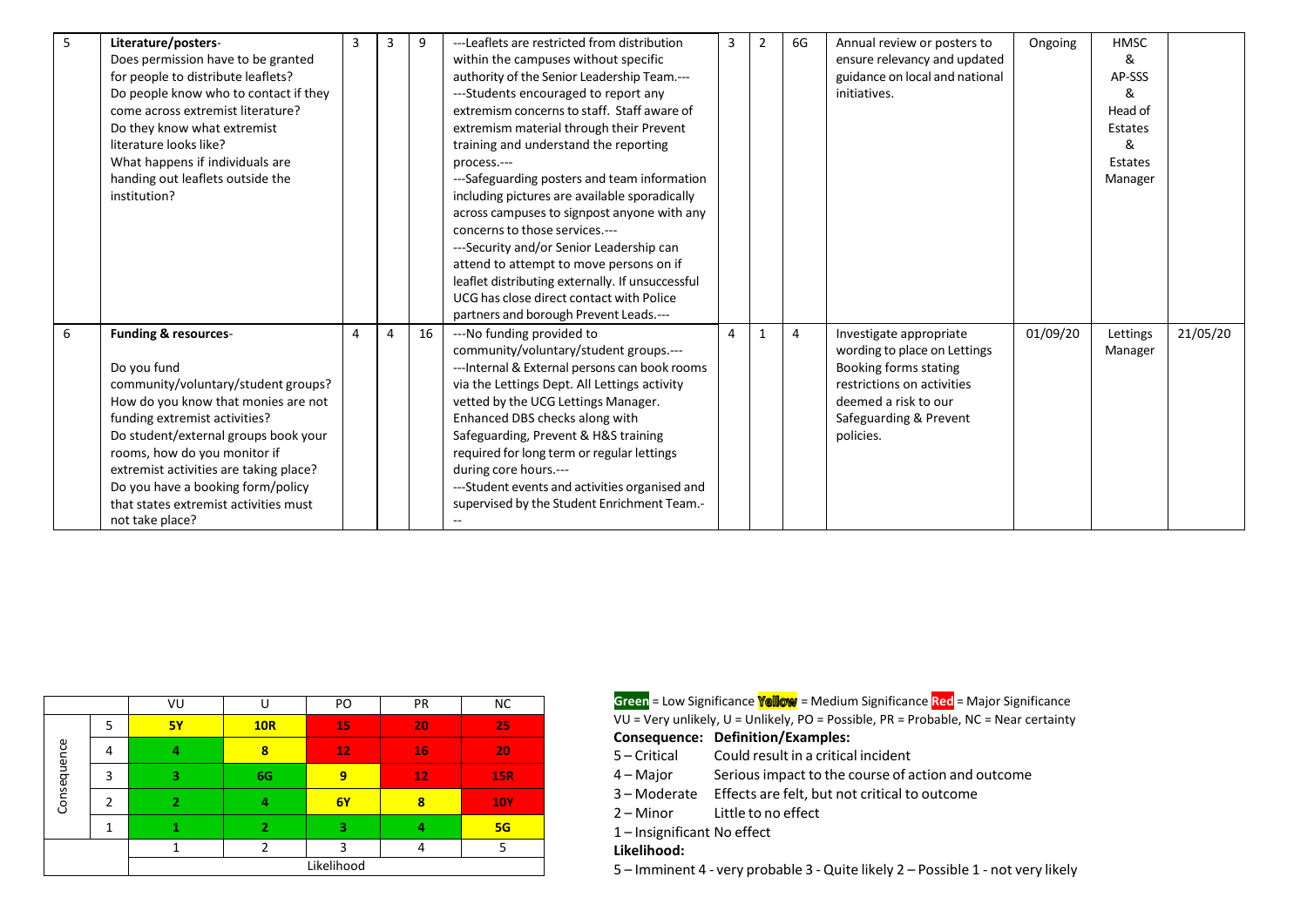|   | Safe place to discuss terrorism and     | 3 | 9  | --- All staff trained on Prevent (see section 1)--- | 3 | $\overline{2}$ | 6G | Further staff specific training | Ongoing  | DPC.        |         |
|---|-----------------------------------------|---|----|-----------------------------------------------------|---|----------------|----|---------------------------------|----------|-------------|---------|
|   | $extremism -$                           |   |    | ---External speakers are invited to discuss         |   |                |    | on facilitating discussion      |          |             |         |
|   | Are staff trained to facilitate         |   |    | Prevent related issues and are recommended          |   |                |    |                                 |          |             |         |
|   | discussions on terrorism and            |   |    | by authorised partners. All speakers                |   |                |    | Student training required to    | 30/03/21 | DPC.        |         |
|   | extremism?                              |   |    | monitored by the Student Enrichment Team            |   |                |    | challenge extremist             |          |             |         |
|   | Are there opportunities available to do |   |    | and speakers scheduled during student break         |   |                |    | narratives. Training to be      |          |             |         |
|   | this i.e. do you run a program of       |   |    | time to facilitate the best attendance.---          |   |                |    | provided in line with changing  |          |             |         |
|   | seminars?                               |   |    | ---British values promoted generously cross         |   |                |    | local priorities.               |          |             |         |
|   | Can external speakers be invited to     |   |    | campus and discussion encouraged in class           |   |                |    |                                 |          |             |         |
|   | discuss Prevent?                        |   |    | when covering specific topics.---                   |   |                |    |                                 |          |             |         |
|   | Are students given the skills to        |   |    | ---Student training provided on Prevent.---         |   |                |    |                                 |          |             |         |
|   | challenge extremist narratives?         |   |    |                                                     |   |                |    |                                 |          |             |         |
| 8 | <b>Policies &amp; Procedures -</b>      |   | 16 | ---Revised Information leaflet for                  | 4 |                | 4  | Safeguarding Policy and         | Ongoing  | VPQE&       |         |
|   |                                         |   |    | contractors/external speakers has been              |   |                |    | Prevent Risk Assessment to      |          | Prevent     |         |
|   | What policies need to change to         |   |    | agreed by facilities team.---                       |   |                |    | be reviewed/updated             |          | Lead        |         |
|   | incorporate Prevent (safeguarding,      |   |    | ---This policy updated to reflect London FE         |   |                |    | annually                        |          |             |         |
|   | security & estate management,           |   |    | Prevent best practice. Policy shared with local     |   |                |    |                                 |          |             |         |
|   | disciplinary, behaviour, room booking,  |   |    | prevent co-ordinators.---                           |   |                |    | Revised policy to UCG           | Ongoing  | <b>VPQE</b> |         |
|   | external speakers)                      |   |    | ---Central record required to track Prevent         |   |                |    | safeguarding Steering group     |          |             |         |
|   |                                         |   |    | referrals.---                                       |   |                |    | meeting                         |          |             |         |
|   |                                         |   |    |                                                     |   |                |    |                                 |          |             |         |
|   |                                         |   |    |                                                     |   |                |    | "My concern" being              | 30/09/20 | <b>VPQE</b> | 01/0920 |
|   |                                         |   |    |                                                     |   |                |    | introduced                      |          |             |         |

|             |   | VU                       | U          | PO         | PR | <b>NC</b>  |
|-------------|---|--------------------------|------------|------------|----|------------|
|             | 5 | <b>5Y</b>                | <b>10R</b> | 15         | 20 | 25         |
| Consequence | 4 | Δ                        | 8          | 12         | 16 | 20         |
|             | 3 | 3                        | 6G         | 9          | 12 | <b>15R</b> |
|             | 2 | $\overline{\phantom{a}}$ | 4          | 6Y         | 8  | <b>10Y</b> |
|             |   |                          | 2          | з          | 4  | 5G         |
|             |   |                          | C          | 3          | 4  | 5          |
|             |   |                          |            | Likelihood |    |            |

| VU        |     | PO | PR | <b>NC</b>  |
|-----------|-----|----|----|------------|
| <b>5Y</b> | 10R | 15 | 20 | 25.        |
|           |     |    |    |            |
|           | 8   | 12 | 16 | 20.        |
|           | 6G  |    | 12 | 15R        |
|           |     | 6Y |    | <b>10Y</b> |
|           |     |    |    |            |
|           |     |    |    |            |

1 – Insignificant No effect

### **Likelihood:**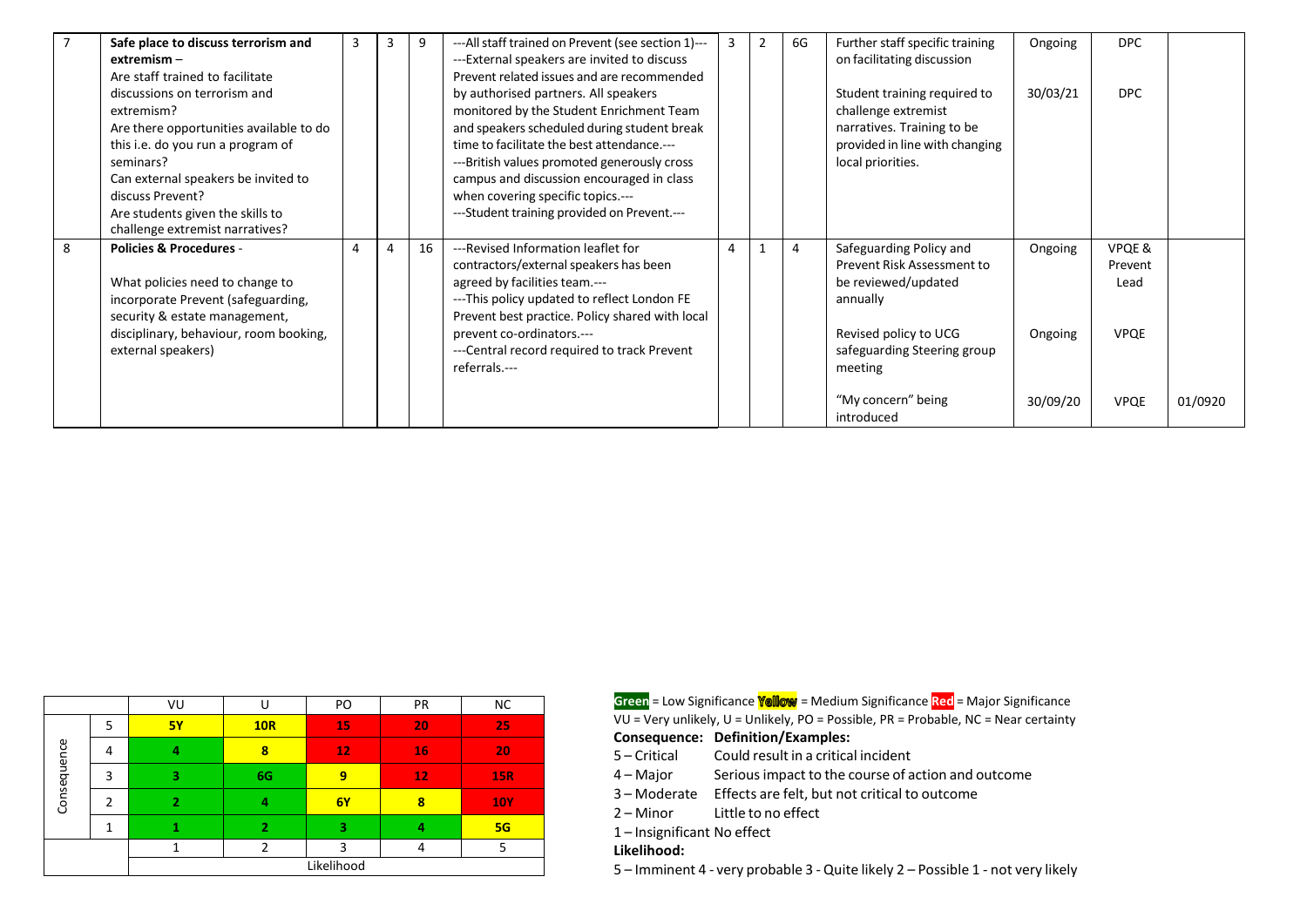| 9  | <b>Information Sharing</b>               | Δ | 3              | 12 | ---- There are no information sharing            | 4 | $\overline{2}$ | 8 | Maintain good links with      | Ongoing | <b>VPQE</b> |  |
|----|------------------------------------------|---|----------------|----|--------------------------------------------------|---|----------------|---|-------------------------------|---------|-------------|--|
|    |                                          |   |                |    | agreements in place. Information shared on a     |   |                |   | external agencies.            |         | &           |  |
|    | Are there information sharing            |   |                |    | case-by-case basis. (Completed)                  |   |                |   |                               |         | Head of     |  |
|    | protocols in place with the Police and   |   |                |    | ---- UCG has dedicated Safer Schools Police      |   |                |   |                               |         | Security/   |  |
|    | the council?                             |   |                |    | Officers and the Police are in regular contact   |   |                |   |                               |         | Prevent     |  |
|    | Do the Police know who to contact for    |   |                |    | with the Safeguarding Teams.                     |   |                |   |                               |         | Lead        |  |
|    | any issues?                              |   |                |    | ----Head of Security maintains contact with      |   |                |   |                               |         | &           |  |
|    | Do the college know who to contact at    |   |                |    | the local Counter Terrorism Security Office for  |   |                |   |                               |         | Head of     |  |
|    | the Police?                              |   |                |    | Wembley Campus, which is located in a high-      |   |                |   |                               |         | Estates     |  |
|    | Do other staff members know who the      |   |                |    | risk crowded space environment.                  |   |                |   |                               |         | &           |  |
|    | Prevent lead is at the college?          |   |                |    | ---- Information and best practice shared in the |   |                |   |                               |         | AP-SSS      |  |
|    |                                          |   |                |    | Wembley Business Security Forum.                 |   |                |   |                               |         | &           |  |
|    |                                          |   |                |    | ----Regular contact maintained with local        |   |                |   |                               |         | <b>DPO</b>  |  |
|    |                                          |   |                |    | Safer Neighbourhood Teams.                       |   |                |   |                               |         |             |  |
|    |                                          |   |                |    | ----Local business owners encouraged to          |   |                |   |                               |         |             |  |
|    |                                          |   |                |    | contact the college to report student            |   |                |   |                               |         |             |  |
|    |                                          |   |                |    | behaviour                                        |   |                |   |                               |         |             |  |
|    |                                          |   |                |    |                                                  |   |                |   |                               |         |             |  |
| 10 | <b>Local Prevent Structures</b>          | 3 | $\overline{4}$ | 12 | ----College is an active member of London &      | 3 | 1              | 3 | Maintain partnerships & links | Ongoing | Prevent     |  |
|    |                                          |   |                |    | Brent FE/HE prevent networks, which are key      |   |                |   |                               |         | Lead        |  |
|    | Are you linked in with the local Prevent |   |                |    | sources of information.                          |   |                |   | Continue to report to         | Ongoing |             |  |
|    | Board or regional Prevent FE/HE group    |   |                |    | ----Regular contact with the DFE London FE       |   |                |   | Safeguarding Committee's      |         |             |  |
|    | Do you know who your local authority     |   |                |    | Prevent Co-Ordinator and the Brent Prevent       |   |                |   |                               |         |             |  |
|    | Prevent Co-ordinator is?                 |   |                |    | Co-Ordinator                                     |   |                |   |                               |         |             |  |
|    | Awareness of key Police and regional     |   |                |    | ---- UCG represented on Local Safeguarding       |   |                |   |                               |         |             |  |
|    | HE/FE lead?                              |   |                |    | Partnership Boards and Safer Neighbourhood       |   |                |   |                               |         |             |  |
|    |                                          |   |                |    | Forums.                                          |   |                |   |                               |         |             |  |
|    |                                          |   |                |    | ----The College has established links to         |   |                |   |                               |         |             |  |
|    |                                          |   |                |    | Integrated Gangs and Anti-Social behaviour       |   |                |   |                               |         |             |  |
|    |                                          |   |                |    | support units, where people of concern in        |   |                |   |                               |         |             |  |
|    |                                          |   |                |    | communities are discussed, people of concern     |   |                |   |                               |         |             |  |
|    |                                          |   |                |    | can be matched against enrolments and            |   |                |   |                               |         |             |  |
|    |                                          |   |                |    | appropriate safeguarding strategies applied. -   |   |                |   |                               |         |             |  |
|    |                                          |   |                |    | ---SO15 Police accessed via the Prevent Co-      |   |                |   |                               |         |             |  |

|             |                | VU        | U              | PO         | PR | <b>NC</b>  |
|-------------|----------------|-----------|----------------|------------|----|------------|
|             | 5              | <b>5Y</b> | <b>10R</b>     | 15         | 20 | 25         |
| Consequence | 4              | 4         | 8              | 12         | 16 | 20         |
|             | 3              | З         | 6G             | 9          | 12 | <b>15R</b> |
|             | $\mathfrak{p}$ |           | 4              | <b>6Y</b>  | 8  | <b>10Y</b> |
|             | 4              |           | $\overline{2}$ | 3          | 4  | 5G         |
|             |                |           | $\mathfrak{p}$ | 3          | 4  | 5          |
|             |                |           |                | Likelihood |    |            |

| VU        |     | PO | РR | ΝC         |
|-----------|-----|----|----|------------|
| <b>5Y</b> | 10R | 15 | 20 | 25         |
|           | 87  | 12 | 16 | 20         |
|           | 6G  |    | 12 | 15R.       |
|           |     | 6Y | 8  | <b>10Y</b> |
|           |     |    |    | 5G         |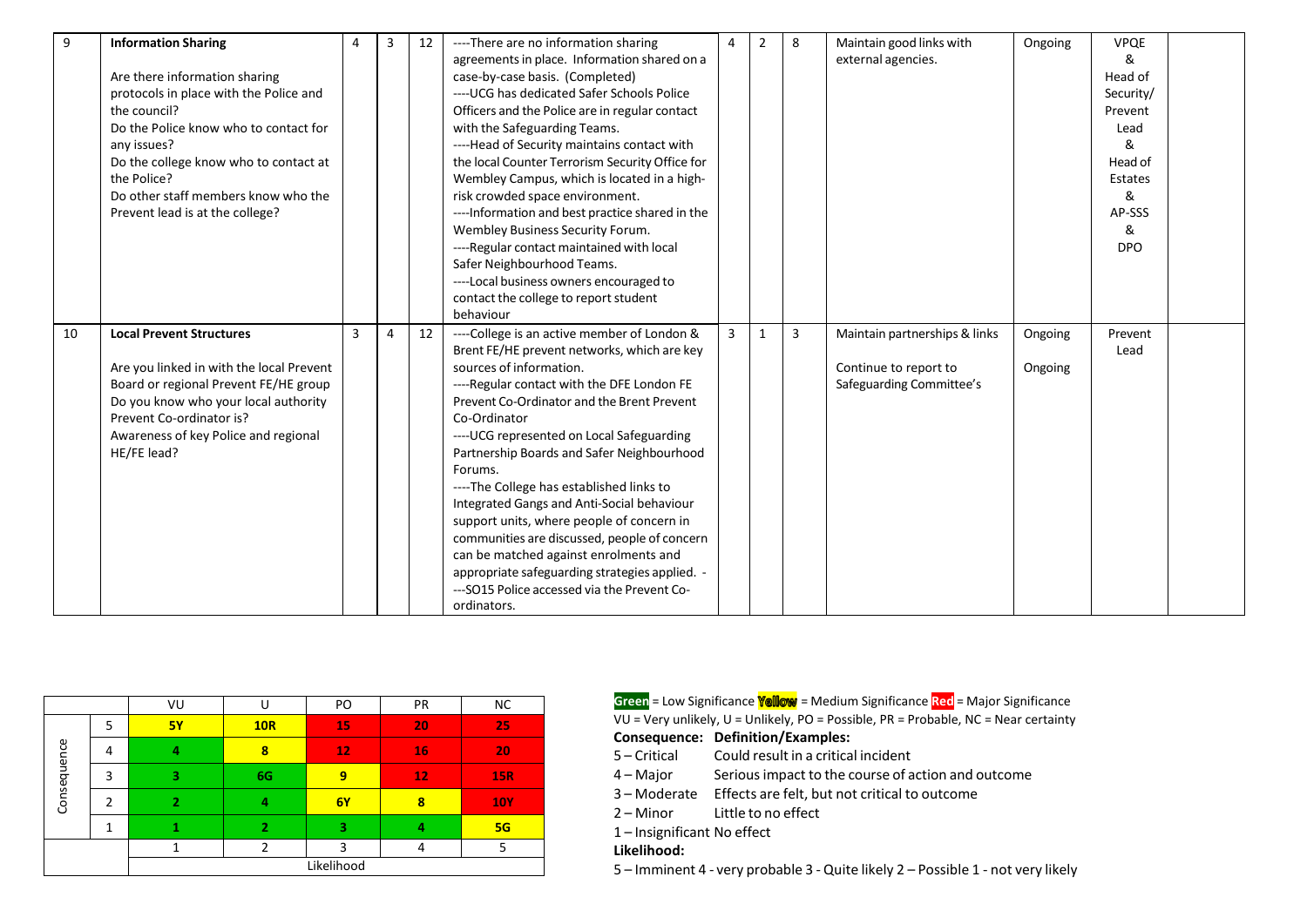| 11 | <b>Tensions</b>                       | 5 | 5 | 25 | ---The Security Team and Duty Managers          | 5 | $\overline{2}$ | 10R | Continuous assessment of      | Ongoing | Prevent      |  |
|----|---------------------------------------|---|---|----|-------------------------------------------------|---|----------------|-----|-------------------------------|---------|--------------|--|
|    |                                       |   |   |    | monitor and respond to student incidents.       |   |                |     | national, local and campus    |         | Lead/        |  |
|    | Are you aware of tensions in your     |   |   |    | Escalation is cascaded to the faculties for     |   |                |     | wide concerns and incidents.  |         | <b>HSec</b>  |  |
|    | student body?                         |   |   |    | disciplinary action.---                         |   |                |     |                               |         | &            |  |
|    | How are you dealing with these        |   |   |    | --- Any causes for concern with gangs, large    |   |                |     |                               |         | <b>VPQE</b>  |  |
|    | tensions?                             |   |   |    | groups or ethnicity-based tensions are quickly  |   |                |     |                               |         | &            |  |
|    | Have these tensions been exploited by |   |   |    | identified and discussed in a multi-staff       |   |                |     |                               |         | Head of      |  |
|    | any group?                            |   |   |    | Student Incident Panel. Appropriate             |   |                |     |                               |         | Estates      |  |
|    | What cohesion issues do you have?     |   |   |    | resolutions defined within the group. The       |   |                |     |                               |         | &            |  |
|    |                                       |   |   |    | group consists of Security, Student             |   |                |     |                               |         | Estates      |  |
|    |                                       |   |   |    | Enrichment, Leadership, Faculty Heads and       |   |                |     |                               |         | Manager      |  |
|    |                                       |   |   |    | Teachers if necessary. Student Council          |   |                |     |                               |         | &            |  |
|    |                                       |   |   |    | members could also be invited to share          |   |                |     |                               |         | <b>APSSS</b> |  |
|    |                                       |   |   |    | knowledge and ideas for resolution.---          |   |                |     |                               |         |              |  |
|    |                                       |   |   |    | ---Campuses are located in known gang           |   |                |     |                               |         |              |  |
|    |                                       |   |   |    | territories. Liaison with Safer Schools Police  |   |                |     |                               |         |              |  |
|    |                                       |   |   |    | Officers and external bodies like the probation |   |                |     | Maintain close working        | Ongoing | Prevent      |  |
|    |                                       |   |   |    | service to identify vulnerable students.        |   |                |     | relationships and information |         | Lead/        |  |
|    |                                       |   |   |    | Safeguarding Team record incidents and          |   |                |     | sharing with Safer Schools    |         | <b>HSec</b>  |  |
|    |                                       |   |   |    | receives good intelligence from students        |   |                |     | Police.                       |         | &            |  |
|    |                                       |   |   |    | regarding gang members on campus. Knife         |   |                |     |                               |         | <b>VPQE</b>  |  |
|    |                                       |   |   |    | wanding is a regular occurrence cross campus    |   |                |     |                               |         |              |  |
|    |                                       |   |   |    | operated by the security team in partnership    |   |                |     |                               |         |              |  |
|    |                                       |   |   |    | with student enrichment. Male and female        |   |                |     |                               |         |              |  |
|    |                                       |   |   |    | officers and staff available. Clear guidelines  |   |                |     |                               |         |              |  |
|    |                                       |   |   |    | are on display regarding wanding and the        |   |                |     |                               |         |              |  |
|    |                                       |   |   |    | consequences for carrying knifes.---            |   |                |     |                               |         |              |  |
|    |                                       |   |   |    | ---Posters on display on campus to attempt to   |   |                |     |                               |         |              |  |
|    |                                       |   |   |    | deter students from knife crime. Strong         |   |                |     |                               |         |              |  |
|    |                                       |   |   |    | county lines intelligence from the Police       |   |                |     |                               |         |              |  |
|    |                                       |   |   |    | regarding students when appropriate.---         |   |                |     |                               |         |              |  |

|             |               | VU        |                | PO         | PR | <b>NC</b>  |
|-------------|---------------|-----------|----------------|------------|----|------------|
|             | 5             | <b>5Y</b> | <b>10R</b>     | 15         | 20 | 25         |
| Consequence | 4             | 4         | 8              | 12         | 16 | 20         |
|             | 3             | 3         | 6G             | 9          | 12 | <b>15R</b> |
|             | $\mathcal{P}$ | 2         | 4              | 6Y         | 8  | <b>10Y</b> |
|             |               | 1         | $\overline{2}$ | з          | 4  | 5G         |
|             |               |           | ∍              | 3          | 4  | 5          |
|             |               |           |                | Likelihood |    |            |

VU = Very unlikely, U = Unlikely, PO = Possible, PR = Probable, NC = Near certainty **Consequence: Definition/Examples:** 5 – Critical 4 – Major 3 – Moderate Effects are felt, but not critical to outcome 2 – Minor Could result in a critical incident Seriousimpact to the course of action and outcome Little to no effect 1 – Insignificant No effect **Likelihood: Green** = Low Significance **Yellow** = Medium Significance **Red** = Major Significance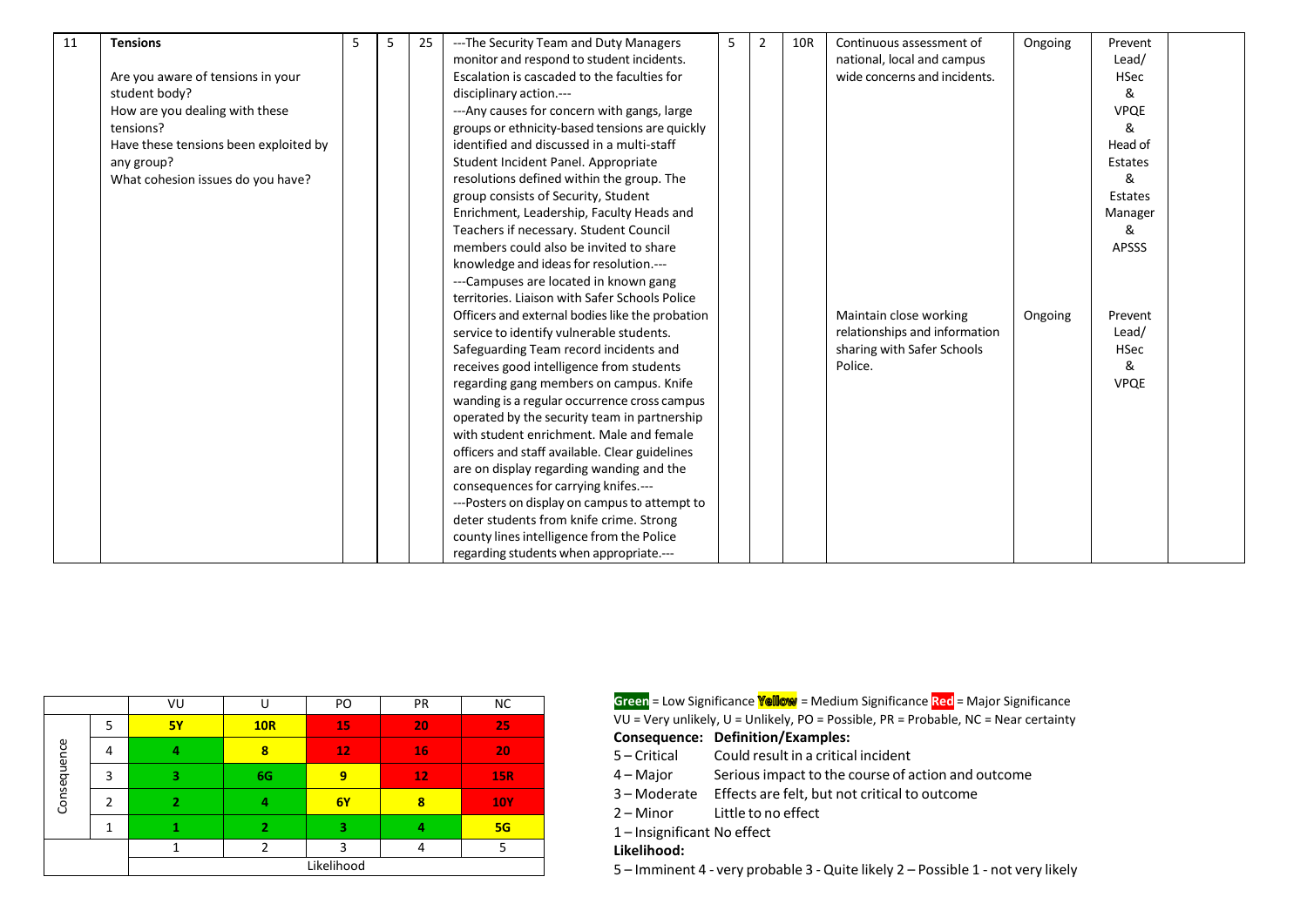| 12 | <b>Prevent Messaging</b><br>How can Prevent be communicated<br>better?<br>i.e. posters, newsletters, intranet,<br>student and staff handbooks, staff<br>induction, internal literature<br>Covid19 updates               | 3              |   | 9 | ---Safeguarding & Prevent delivered at staff<br>and student inductions.---<br>---Posters displayed throughout campuses<br>promoting Prevent.---<br>---Prevent information & literature available<br>on the staff intranet and student Moodle<br>network.---<br>---Teaching material distributed to better<br>integrate British Values into teaching and<br>learning along with online safety guidance.<br>Additional Prevent staying safe online advice<br>posted online CNWL & CWC websites.--- | 3 | $\overline{2}$ | 6G | Maintain and review posters<br>annually.<br>Ensure UCG messaging is up<br>to date with current<br>guidelines.<br>Assess which material from<br>foundation learning to<br>distribute to teaching staff. | Ongoing<br>Ongoing<br>Ongoing | <b>VPQE</b><br><b>HMSC</b><br>&<br>AP-SSS<br>HoQE | 27/04/20 |
|----|-------------------------------------------------------------------------------------------------------------------------------------------------------------------------------------------------------------------------|----------------|---|---|--------------------------------------------------------------------------------------------------------------------------------------------------------------------------------------------------------------------------------------------------------------------------------------------------------------------------------------------------------------------------------------------------------------------------------------------------------------------------------------------------|---|----------------|----|--------------------------------------------------------------------------------------------------------------------------------------------------------------------------------------------------------|-------------------------------|---------------------------------------------------|----------|
| 13 | <b>Engagement with Student Union</b><br>Does the union have an awareness of<br>Prevent?<br>Are they aware of the risks?<br>Do they have a student support<br>service?                                                   | $\overline{3}$ | 3 | 9 | ---Student training provided on Prevent.---<br>--- Student Union/Council work in direct<br>partnership with the Student Enrichment<br>Team.---<br>---Students engaged regularly on complex<br>issues, an example would be the use and<br>monitoring of the Quiet Room .---                                                                                                                                                                                                                       | 3 | $\overline{2}$ | 6G | <b>Student Union/Council</b><br>training required to challenge<br>extremist narratives. Brent<br>funded material not available.                                                                        | 30/03/21                      | <b>VPQE</b><br>&<br>AP-SSS                        |          |
| 14 | <b>Freedom of Speech</b><br>Have you revised and enhanced Codes<br>of Practice on Freedom of Speech?<br>Developed clearer guidelines on<br>balancing freedom speech with the<br>need to protect vulnerable individuals? | $\overline{3}$ | 3 | 9 | ---Students and learners have good critical<br>engagement skills and understand how to<br>verify information online and the reasons<br>why they should.---<br>---Students and learners feel comfortable<br>sharing any concerns they have about<br>behaviour or information in the online<br>space, especially regarding freedom of<br>speech.---<br>--- All are aware of their individual<br>responsibilities in the online space,<br>especially regarding freedom of speech.---                | 3 | $\overline{2}$ | 6G | Tutorial activities (including<br>on-line learning activities<br>embedded in the tutorial<br>year plan), distributed to<br>teaching staff in September<br>2019.                                        | Ongoing                       | <b>VPQE</b>                                       |          |
| 15 | Policy on external speakers<br>Do you have a risk assessment frame<br>work for dealing with requests for<br>external speakers on campus                                                                                 | $\overline{3}$ | 3 | 9 | ---Student events, speakers and activities<br>organised and supervised by the Student<br>Enrichment Team.---<br>---External speakers referred via police,<br>prevent or safeguarding networks.---                                                                                                                                                                                                                                                                                                | 3 | $\overline{2}$ | 6G | Risk Assessments required for<br>external speaker events                                                                                                                                               | 06/09/21                      | AP SSS                                            |          |

|             |                | VU        | U                        | PO         | PR | <b>NC</b>  |
|-------------|----------------|-----------|--------------------------|------------|----|------------|
|             | 5              | <b>5Y</b> | <b>10R</b>               | 15         | 20 | 25         |
|             | 4              | 4         | 8                        | 12         | 16 | 20         |
| Consequence | 3              | 3         | 6G                       | 9          | 12 | <b>15R</b> |
|             | $\mathfrak{p}$ | 2         | 4                        | 6Y         | 8  | <b>10Y</b> |
|             |                |           | $\overline{\phantom{a}}$ | з          |    | 5G         |
|             |                |           |                          | 3          |    | 5          |
|             |                |           |                          | Likelihood |    |            |

| VU        |     | PO | <b>PR</b> | <b>NC</b>  |
|-----------|-----|----|-----------|------------|
| <b>5Y</b> | 10R | 15 | 20        | 25         |
|           | 8   | 12 | 16        | 20         |
|           | 6G  | 9  | 12        | <b>15R</b> |
|           |     | 6Y | 8         | <b>10Y</b> |
|           |     |    |           | 5G         |
|           |     |    |           |            |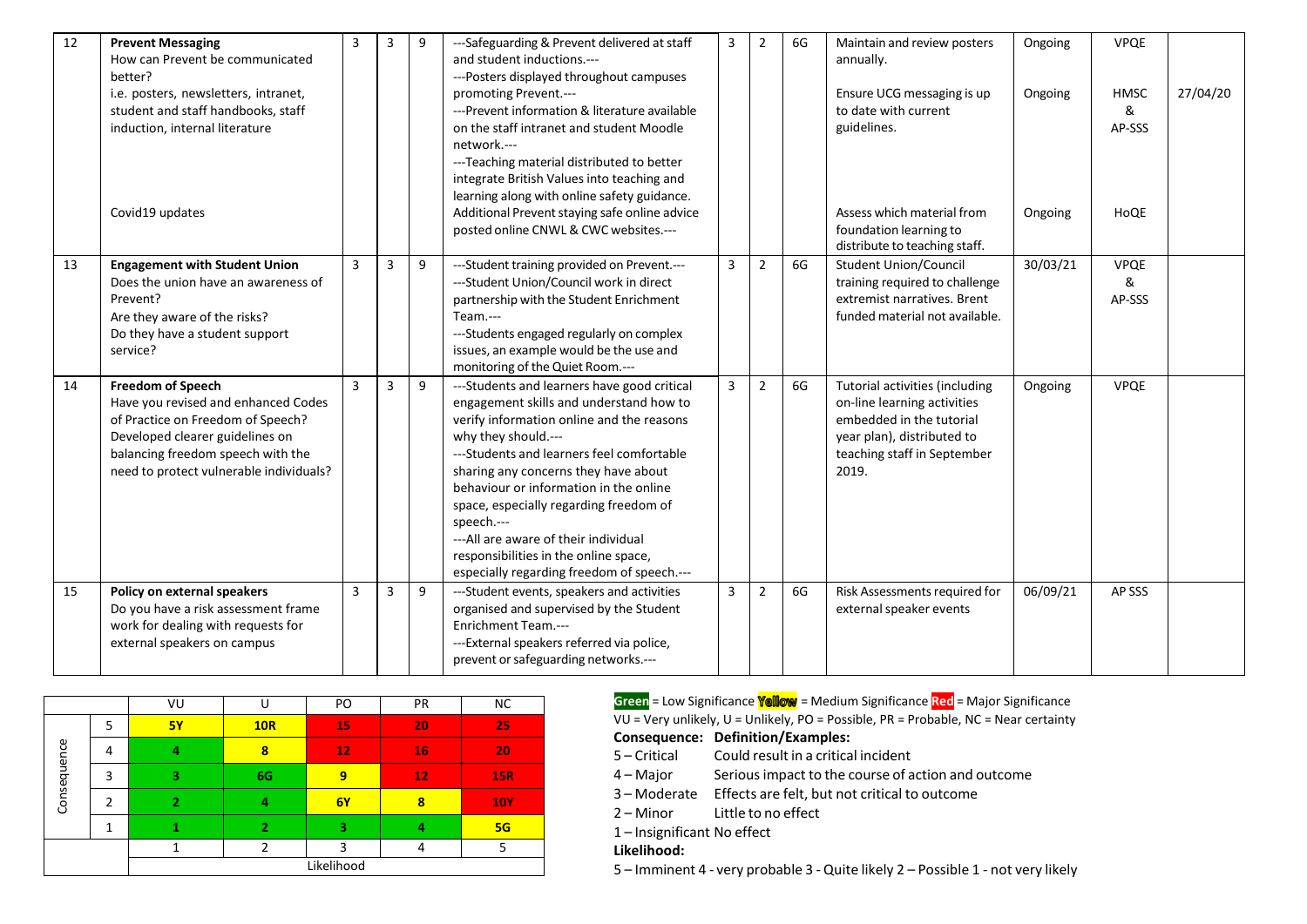| 16 | <b>Staff and volunteers</b>            | 4 | 3 | 12 | ---Lesson observations conducted by            | 4 |   | 8 | Staff to be contacted and      | Ongoing  | <b>VPQE</b> |  |
|----|----------------------------------------|---|---|----|------------------------------------------------|---|---|---|--------------------------------|----------|-------------|--|
|    | Are you vigilant to staff members and  |   |   |    | Managers, external Consultants and other       |   |   |   | offered additional training if |          |             |  |
|    | volunteers potentially radicalising    |   |   |    | partners like Ofsted. All consultants are      |   |   |   | required.                      |          |             |  |
|    | students?                              |   |   |    | trained inspectors and experienced in          |   |   |   |                                |          |             |  |
|    | Do you have policies and procedures    |   |   |    | recognising radicalising.---                   |   |   |   |                                |          |             |  |
|    | that can handle this?                  |   |   |    | ---Policy in place "staff code of professional |   |   |   |                                |          |             |  |
|    |                                        |   |   |    | conduct" detailing professional standards.---  |   |   |   |                                |          |             |  |
|    |                                        |   |   |    | ---Referrals taking place by staff without the |   |   |   |                                |          |             |  |
|    |                                        |   |   |    | knowledge of the Safeguarding team or          |   |   |   |                                |          |             |  |
|    |                                        |   |   |    | Prevent Lead---                                |   |   |   |                                |          |             |  |
| 17 | <b>Dangerous Substances</b>            | 5 | 3 | 15 | --- UCG COSHH Risk Register, COSHH Risk        | 4 | 2 | 8 | Update COSHH Risk Register     | 05/04/21 | Head of     |  |
|    | Is the institution aware of and comply |   |   |    | Assessment and policy all available on the     |   |   |   | to reflect UCG with mention    |          | Estates     |  |
|    | with all relevant legislation in the   |   |   |    | portal. COSHH data sheets available at         |   |   |   | to specific campuses.          |          | &           |  |
|    | storage and handling of dangerous      |   |   |    | chemical storage locations cross campus.       |   |   |   |                                |          | Estates     |  |
|    | substances including chemicals,        |   |   |    | Individual Risk Assessments available for all  |   |   |   | Regularly review specific UCG  | Ongoing  | Manager     |  |
|    | bacteria, viruses and toxins?          |   |   |    | lab areas including methods for controlling    |   |   |   | Risk Assessments for storage   |          | &           |  |
|    |                                        |   |   |    | and storing substances. Appropriate staff      |   |   |   | of chemicals.                  |          | H&S         |  |
|    |                                        |   |   |    | trained in safe handling of substances and PPE |   |   |   |                                |          | Advisor     |  |
|    |                                        |   |   |    | supplied as appropriate.---                    |   |   |   | Ensure annual observations of  | Ongoing  |             |  |
|    |                                        |   |   |    |                                                |   |   |   | high-risk COSHH storage        |          |             |  |
|    |                                        |   |   |    |                                                |   |   |   | locations take place.          |          |             |  |

|             |   | VU             |            | PO        | PR | <b>NC</b>  |  |  |
|-------------|---|----------------|------------|-----------|----|------------|--|--|
|             | 5 | <b>5Y</b>      | <b>10R</b> | 15        | 20 | 25         |  |  |
| Consequence | 4 | 4              | 8          | 12        | 16 | 20         |  |  |
|             | 3 | 3              | 6G         | 9         | 12 | <b>15R</b> |  |  |
|             | າ | $\overline{2}$ | 4          | <b>6Y</b> | 8  | <b>10Y</b> |  |  |
|             |   |                | 2          | з         | 4  | 5G         |  |  |
|             |   |                | h          | 3         | 4  | 5          |  |  |
| Likelihood  |   |                |            |           |    |            |  |  |

| VU        |     |     |           |            |
|-----------|-----|-----|-----------|------------|
|           |     | PO  | <b>PR</b> | <b>NC</b>  |
| <b>5Y</b> | 10R | 15. | 20        | 25         |
|           |     |     |           |            |
|           | 8   | 12  | 16        | 20         |
|           |     |     |           |            |
|           | 6G  | 9   | 12        | 15R.       |
|           |     |     |           |            |
|           | д   | 6Y  |           | <b>10Y</b> |
|           |     |     |           |            |

1 – Insignificant No effect

### **Likelihood:**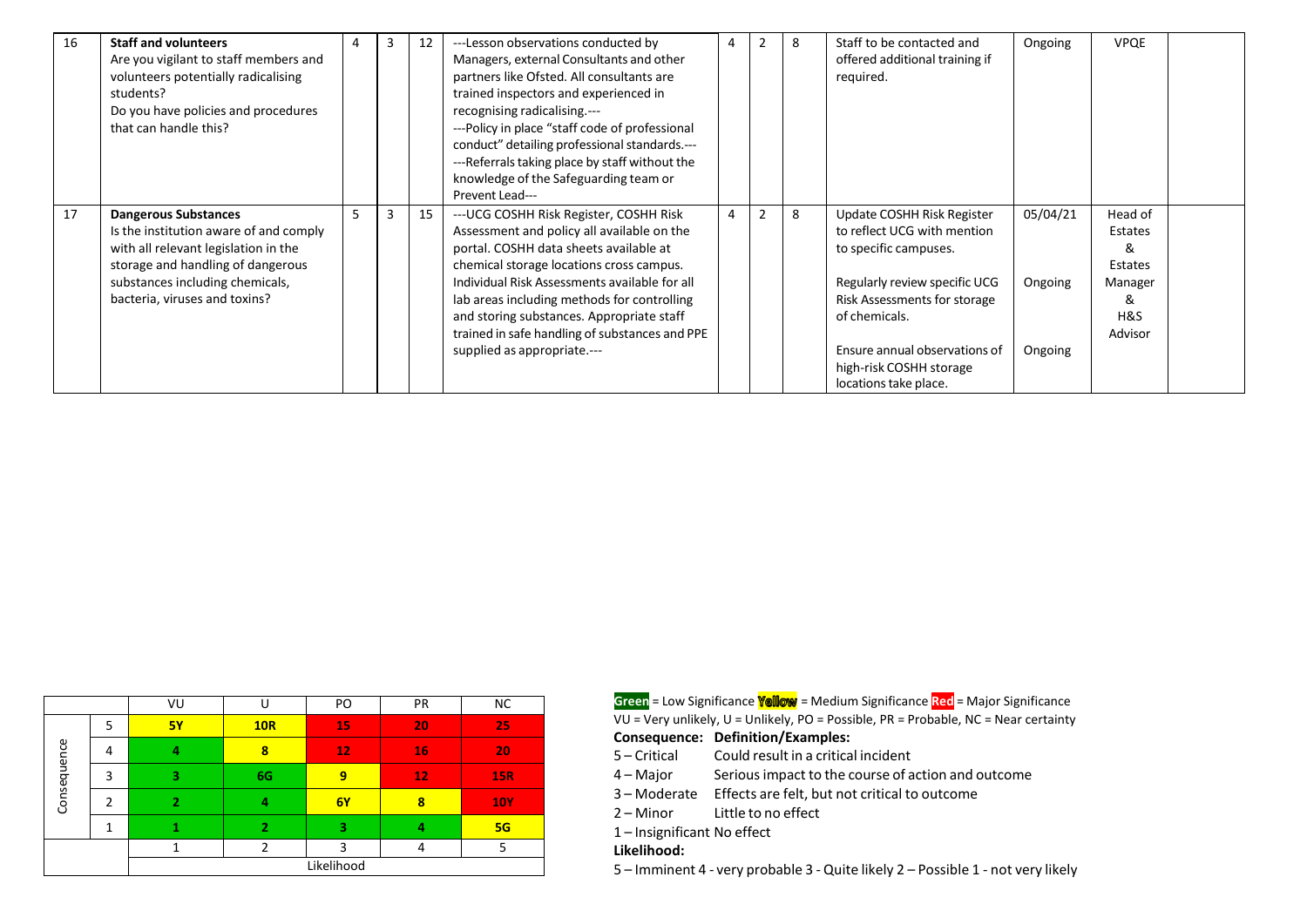| 18 | Dealing with an incident               |  | 16 | ---Local Communities: Physical letter          | 4 | 2 | 8 | Review critical incident           | 06/09/21 | Head of  |  |
|----|----------------------------------------|--|----|------------------------------------------------|---|---|---|------------------------------------|----------|----------|--|
|    | Does your critical management plan     |  |    | detailing the organisational response to an    |   |   |   | documents for the group            |          | Estates  |  |
|    | identify a lead person to deal with    |  |    | incident, notices on websites and posts        |   |   |   | including critical response        |          | 8        |  |
|    | terrorist related issues?              |  |    | through social media.                          |   |   |   | team and equipment.                |          | Estates  |  |
|    | How will you communicate with and      |  |    | Staff: Internal Email and the line             |   |   |   |                                    |          | Manager  |  |
|    | reassure local communities, staff and  |  |    | management system.                             |   |   |   | Standardise wording for            | 06/09/21 | &        |  |
|    | students?                              |  |    | Students: Email and communication through      |   |   |   | Invac/Evac/Lockdown                |          | Head of  |  |
|    | Who will deal with the Press?          |  |    | the Tutor System / Enrichment / Student        |   |   |   |                                    |          | Security |  |
|    | How will you communicate with other    |  |    | Advisors.                                      |   |   |   | Review critical incident titles    | 06/09/21 | &        |  |
|    | FE/HE institutions locally?            |  |    | Parents: Email and a letter to the residence   |   |   |   | such as "Gold Leader" which        |          | H&S      |  |
|    | How will you identify what partnership |  |    | on record.---                                  |   |   |   | can be easily confused with        |          | Advisor  |  |
|    | support you may require?               |  |    | ---Press will be centrally managed as detailed |   |   |   | official Government &              |          |          |  |
|    |                                        |  |    | in the Continuity Plan, with a Gold Leader---  |   |   |   | <b>Emergency Services critical</b> |          |          |  |
|    |                                        |  |    | ---Inter-institution communication will be     |   |   |   | incident titles like "Gold         |          |          |  |
|    |                                        |  |    | carried out by the Group Principal and CEO     |   |   |   | Commander". Consider               |          |          |  |
|    |                                        |  |    | through the AoC Network.---                    |   |   |   | removal of Gold/Silver/Bronze      |          |          |  |
|    |                                        |  |    | ---The Local Authority will provide a detailed |   |   |   | titles from UCG command            |          |          |  |
|    |                                        |  |    | plan of support they can provide through       |   |   |   | structure.                         |          |          |  |
|    |                                        |  |    | themselves or local partner organisations.---  |   |   |   |                                    |          |          |  |

|             |   | VU        | U              | PO | PR | <b>NC</b>  |  |
|-------------|---|-----------|----------------|----|----|------------|--|
|             | 5 | <b>5Y</b> | <b>10R</b>     | 15 | 20 | 25         |  |
|             | 4 | 4         | 8              | 12 | 16 | 20         |  |
| Consequence | 3 | з         | 6G             | 9  | 12 | <b>15R</b> |  |
|             | 2 | 2         | 4              | 6Y | 8  | <b>10Y</b> |  |
|             |   |           | $\overline{2}$ | 3  | 4  | 5G         |  |
|             |   |           |                | ς  | 4  | 5          |  |
| Likelihood  |   |           |                |    |    |            |  |

| VU        |     | PO | <b>PR</b> | NC.  | <b>Green</b> = Low Significance <b>Yellow</b> = Medium Significance Red = Major Significance  |
|-----------|-----|----|-----------|------|-----------------------------------------------------------------------------------------------|
| <b>5Y</b> | 10R |    | 20        |      | $VU = Very$ unlikely, $U =$ Unlikely, PO = Possible, PR = Probable, NC = Near certainty       |
|           |     |    | 16        | 207  | <b>Consequence: Definition/Examples:</b><br>Could result in a critical incident<br>5-Critical |
|           | 6G. |    |           | 45R7 | Serious impact to the course of action and outcome<br>4 – Maior                               |

- 3 Moderate Effects are felt, but not critical to outcome
- 2 Minor Little to no effect
- 1 Insignificant No effect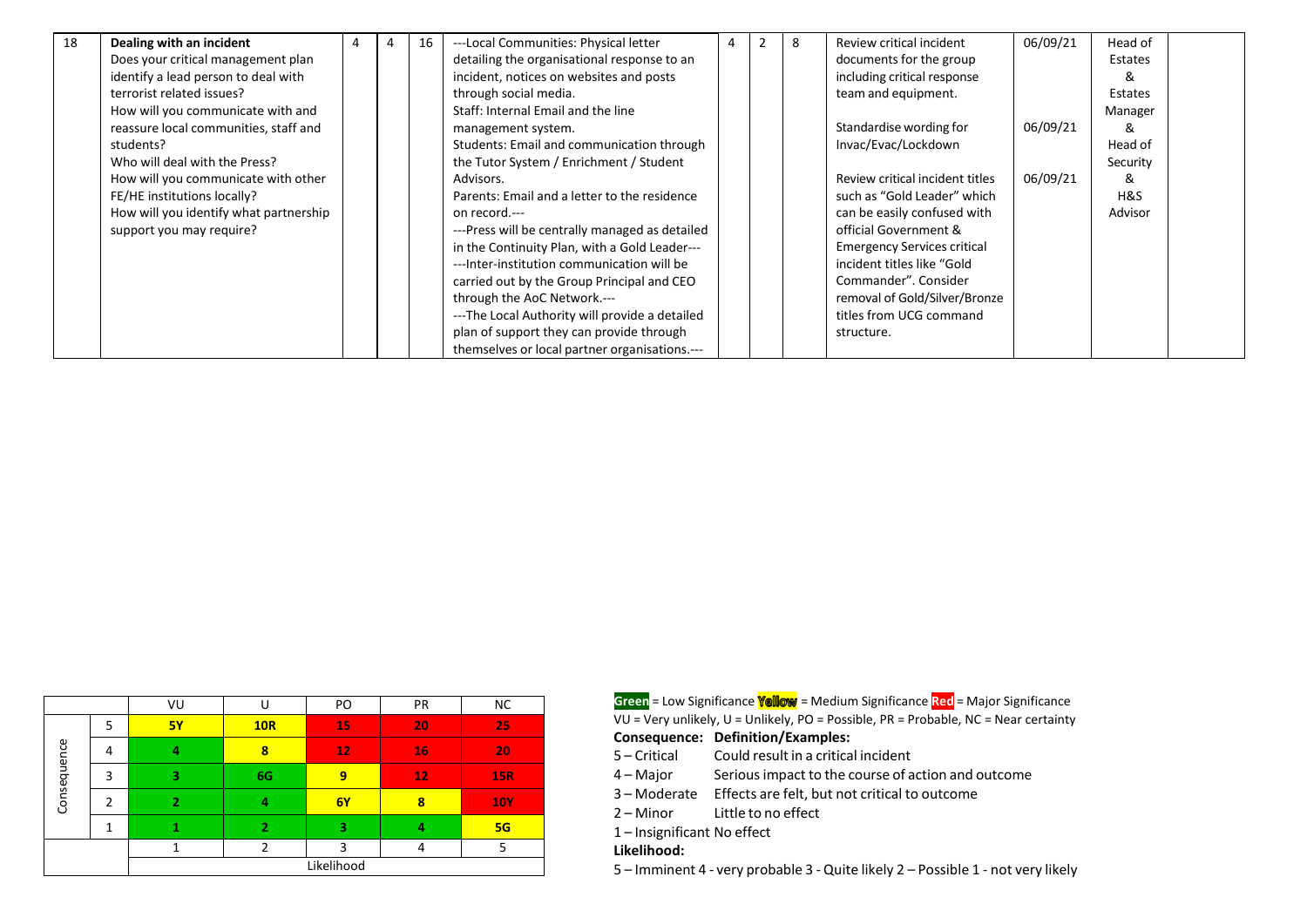| 19 | Covid 19 Update |  | Target and completion dates for actions<br>require review |  | Target and completion dates<br>of all points to be reviewed |          | GP<br>& | 11/02/21 |
|----|-----------------|--|-----------------------------------------------------------|--|-------------------------------------------------------------|----------|---------|----------|
|    |                 |  |                                                           |  | and updated post Covid19                                    |          | VPQoE   |          |
|    |                 |  |                                                           |  | lockdown. Appropriate<br>timing to be agreed with           |          |         |          |
|    |                 |  |                                                           |  | <b>VPQE</b>                                                 |          |         |          |
|    |                 |  |                                                           |  |                                                             |          |         |          |
|    |                 |  | National/Local priorities                                 |  | Terror threat level decreased                               | Ongoing, |         |          |
|    |                 |  |                                                           |  | to 'Substantial' 04/02/21.                                  | to be    |         |          |
|    |                 |  |                                                           |  | FE/HE Prevent focusses on                                   | reviewed |         |          |
|    |                 |  |                                                           |  | online safety & pastoral care                               | post     |         |          |
|    |                 |  |                                                           |  | functions during lockdown.                                  | lockdown |         |          |
|    |                 |  |                                                           |  | Local priorities in nearly all                              |          |         |          |
|    |                 |  |                                                           |  | London boroughs focus on                                    |          |         |          |
|    |                 |  |                                                           |  | Far-Right activity.                                         |          |         |          |
|    |                 |  | Changes to welfare/pastoral facilities                    |  | Maida Vale & Wembley                                        |          |         |          |
|    |                 |  |                                                           |  | Campuses closed during                                      |          |         |          |
|    |                 |  |                                                           |  | lockdown.                                                   |          |         |          |
|    |                 |  |                                                           |  |                                                             |          |         |          |
|    |                 |  | Learners are supported and welfare/pastoral               |  | Support available remotely &                                |          |         |          |
|    |                 |  | functions are in place.                                   |  | via on campus DSO at                                        |          |         |          |
|    |                 |  |                                                           |  | Paddington & Willesden<br>covering all group campus         |          |         |          |
|    |                 |  |                                                           |  | concerns. Out of hours                                      |          |         |          |
|    |                 |  |                                                           |  | support has been rostered.                                  |          |         |          |
|    |                 |  |                                                           |  | Students have been sent a                                   |          |         |          |
|    |                 |  |                                                           |  | support document covering                                   |          |         |          |
|    |                 |  |                                                           |  | the expectations on their                                   |          |         |          |
|    |                 |  |                                                           |  | conduct and support available                               |          |         |          |
|    |                 |  |                                                           |  | on campus and remotely. A                                   |          |         |          |
|    |                 |  |                                                           |  |                                                             |          |         |          |
|    |                 |  |                                                           |  | The Safeguarding Team and<br>the Safeguarding Steering      |          |         |          |
|    |                 |  |                                                           |  | Group continue to meet                                      |          |         |          |
|    |                 |  |                                                           |  | remotely to discuss concerns                                |          |         |          |
|    |                 |  |                                                           |  | during lockdown.                                            |          |         |          |
|    |                 |  |                                                           |  |                                                             |          |         |          |

|             |   | VU        | U              | PO | PR | <b>NC</b>  |  |
|-------------|---|-----------|----------------|----|----|------------|--|
|             | 5 | <b>5Y</b> | <b>10R</b>     | 15 | 20 | 25         |  |
| Consequence | 4 |           | 8              | 12 | 16 | 20         |  |
|             | 3 | 3         | 6G             | 9  | 12 | <b>15R</b> |  |
|             | 2 |           | 4              | 6Y | 8  | <b>10Y</b> |  |
|             |   |           | $\overline{2}$ | 3  | 4  | 5G         |  |
|             |   |           | າ              |    | 4  |            |  |
| Likelihood  |   |           |                |    |    |            |  |

| VU        |     | PO | PR  | <b>NC</b>  |
|-----------|-----|----|-----|------------|
| <b>5Y</b> | 10R | 15 | 20  | <b>25'</b> |
|           | 8   | 12 | LG' | 20         |
|           | 6G  | 9  | 12  | <b>15R</b> |
|           | 4   | 6Y | 8   | <b>10Y</b> |
|           |     |    | 4   | 5G         |
|           |     |    | Д   |            |